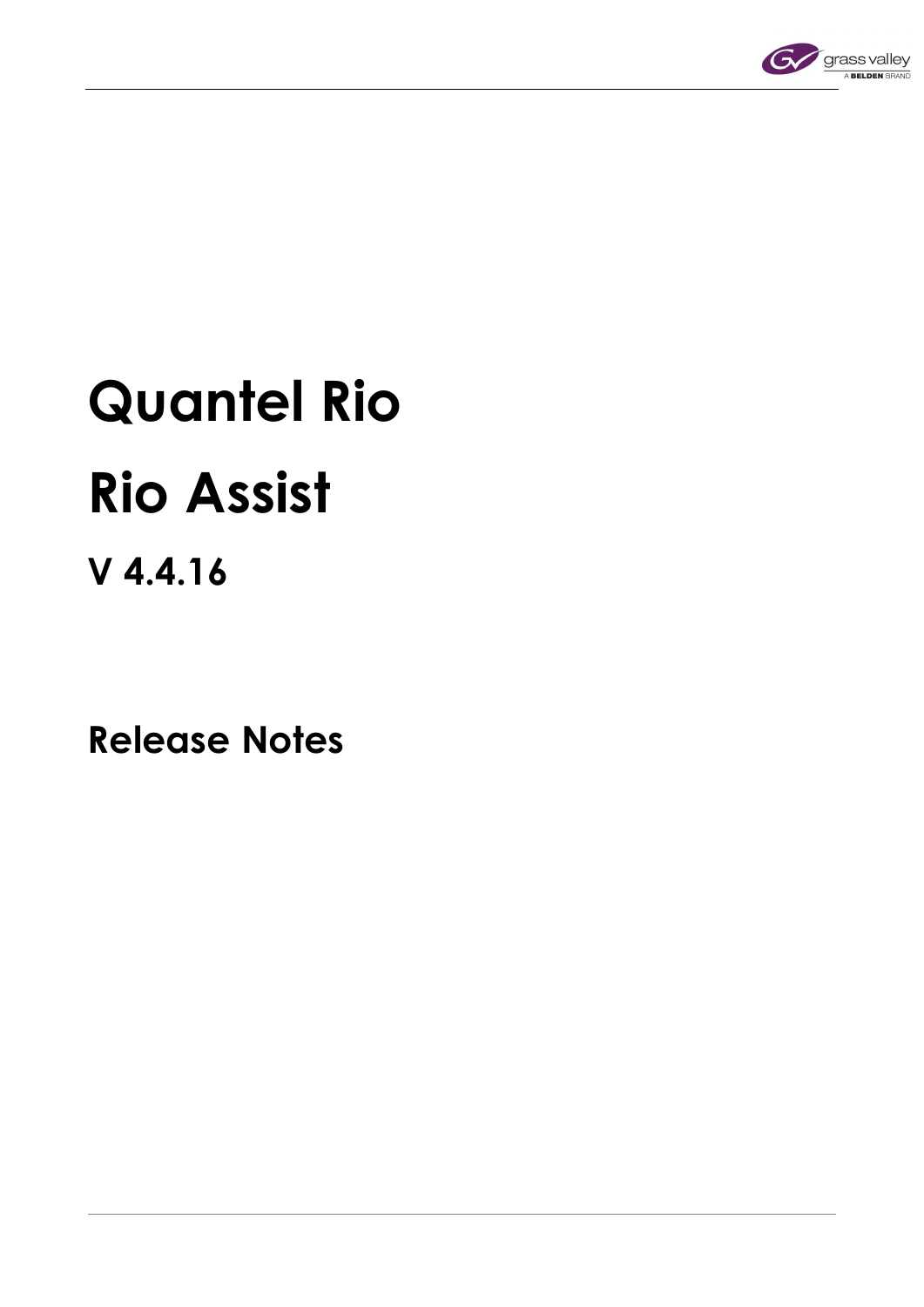# **Version History**

#### Document Name: **Quantel Rio Release Notes V4.4.16**

| <b>Version</b> | <b>Description</b>               | Date                            | Author        |
|----------------|----------------------------------|---------------------------------|---------------|
| 16             | <b>Quantel Rio Release Notes</b> | 20 <sup>th</sup> December 2018  | I Stoner      |
| 15             | Quantel Rio Release Notes        | 7 <sup>th</sup> September       | S Wells       |
| 14             | Quantel Rio Release Notes        | 30th August 2018                | S Wells       |
| 13             | Quantel Rio Release Notes        | 11 <sup>th</sup> June 2018      | A Stanborough |
| 11             | Quantel Rio Release Notes        | 28 <sup>th</sup> November 2017  | A Stanborough |
| 10             | Quantel Rio Release Notes        | 16 <sup>th</sup> November       | S Wells       |
| 9              | Quantel Rio Release Notes        | 23rd October 2017               | A Stanborough |
| 8              | Quantel Rio Release Notes        | 27 <sup>th</sup> September 2017 | S Wells       |
| 7              | Quantel Rio Release Notes        | 28th July 2017                  | S Wells       |
| 6              | Quantel Rio Release Notes        | 6th July 2017                   | S Wells       |
| 5              | Quantel Rio Release Notes        | 30 <sup>th</sup> June 2017      | S Wells       |
| 4              | Quantel Rio Release Notes        | 12 <sup>th</sup> June 2017      | S Wells       |
| 3              | Quantel Rio Release Notes        | 30 <sup>th</sup> May 2017       | S Wells       |
| 2              | Quantel Rio Release Notes        | 19th May 2017                   | S Wells       |
| 1              | Quantel Rio Release Notes        | 12 <sup>th</sup> April 2017     | I Robinson    |
|                |                                  |                                 |               |
|                |                                  |                                 |               |
|                |                                  |                                 |               |

**Disclaimer**: SAM Limited accepts no responsibility for the accuracy of the information contained herein and reserves the right to change the contents without prior notice.

This document does not form part of the product's technical or functional specification and does not form part of any contractual agreement.

If you have any questions please contact SAM Support

Any problems with install or operation of this software should be reported to the SAM Support Department where a representative will assist with the issue.

[support@s-a-m.com](mailto:support@s-a-m.com)

Copyright © 2018 Snell Advanced Media Ltd.

Any questions please mail [neil.maycock@s-a-m.com](mailto:neil.maycock@s-a-m.com) or [damon.hawkins@s-a-m.com](mailto:damon.hawkins@s-a-m.com)

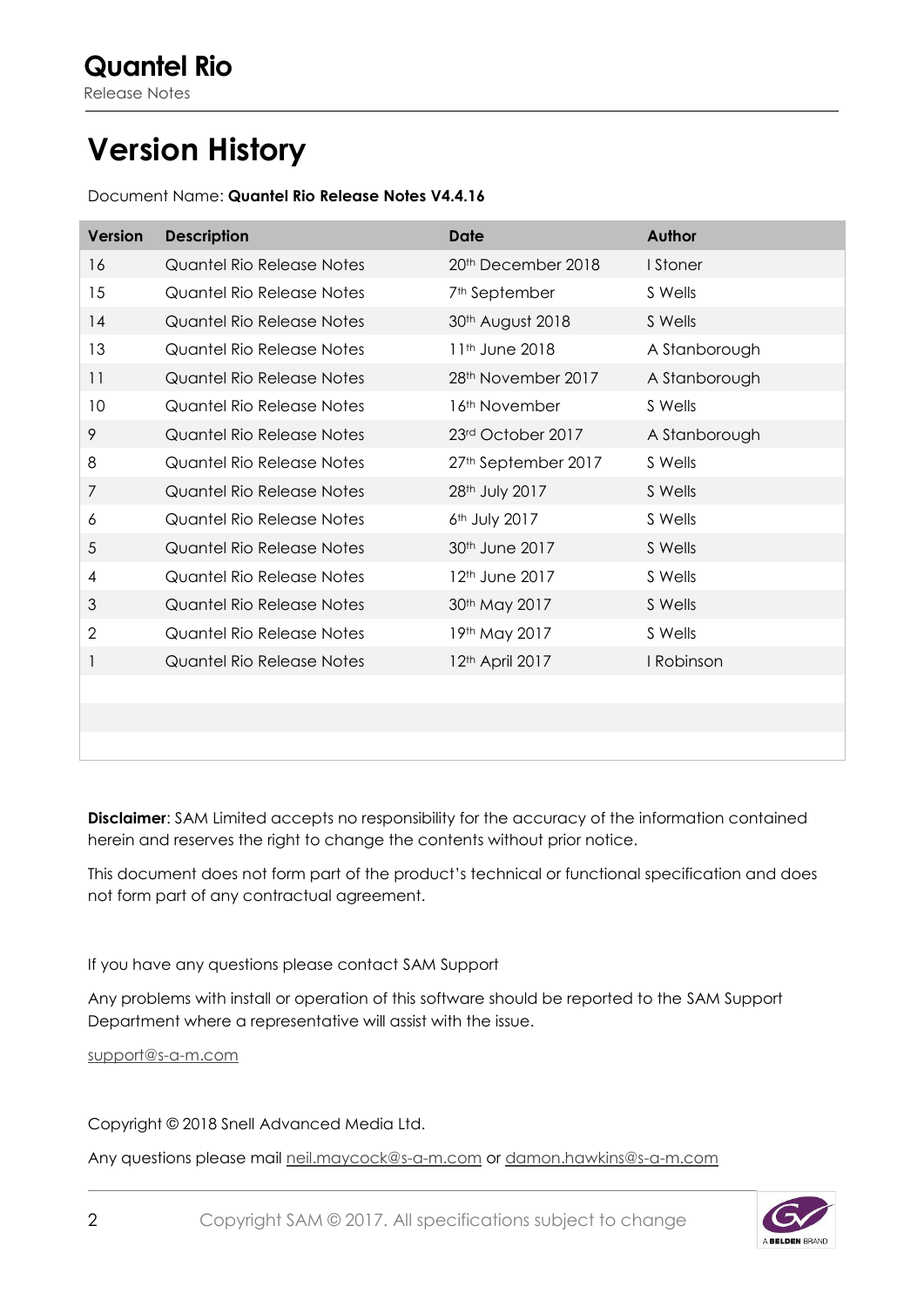Release Notes

# **Contents**

| 5  |
|----|
| 5  |
| 6  |
| 7  |
| 7  |
| 7  |
| 8  |
| 8  |
| 8  |
| 9  |
| 9  |
| 9  |
| 9  |
| 10 |
| 10 |
| 10 |
| 10 |
| 11 |
| 11 |
| 12 |
| 12 |
| 12 |
| 12 |
| 12 |
| 12 |
| 12 |
| 12 |
| 12 |
| 12 |
| 13 |
|    |

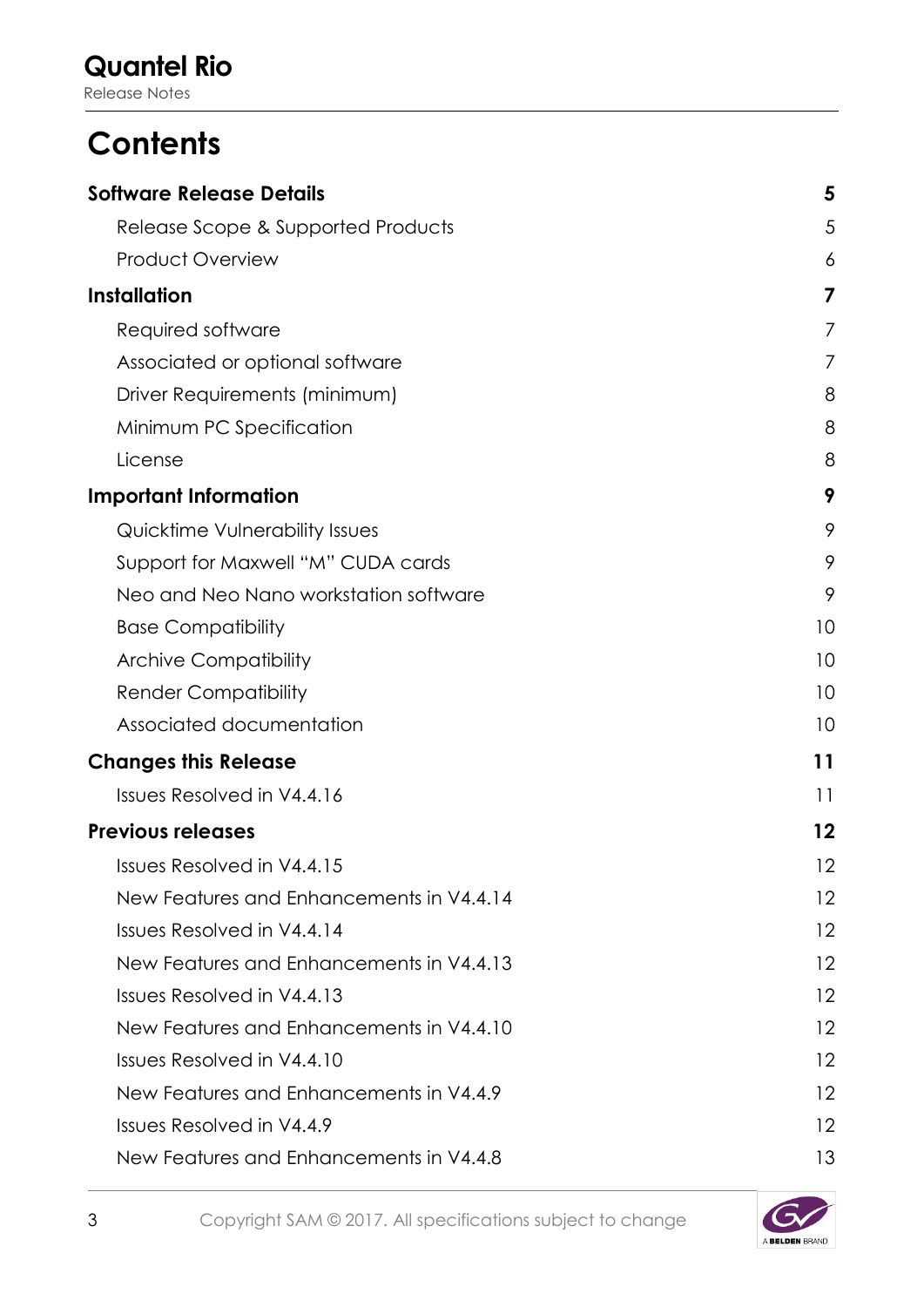| 13 |
|----|
| 13 |
| 13 |
| 13 |
| 13 |
| 14 |
| 14 |
| 14 |
| 14 |
| 14 |
| 14 |
| 15 |
| 15 |
| 15 |
| 15 |
| 16 |
| 16 |
| 18 |
| 21 |
| 21 |
| 22 |
| 22 |
|    |

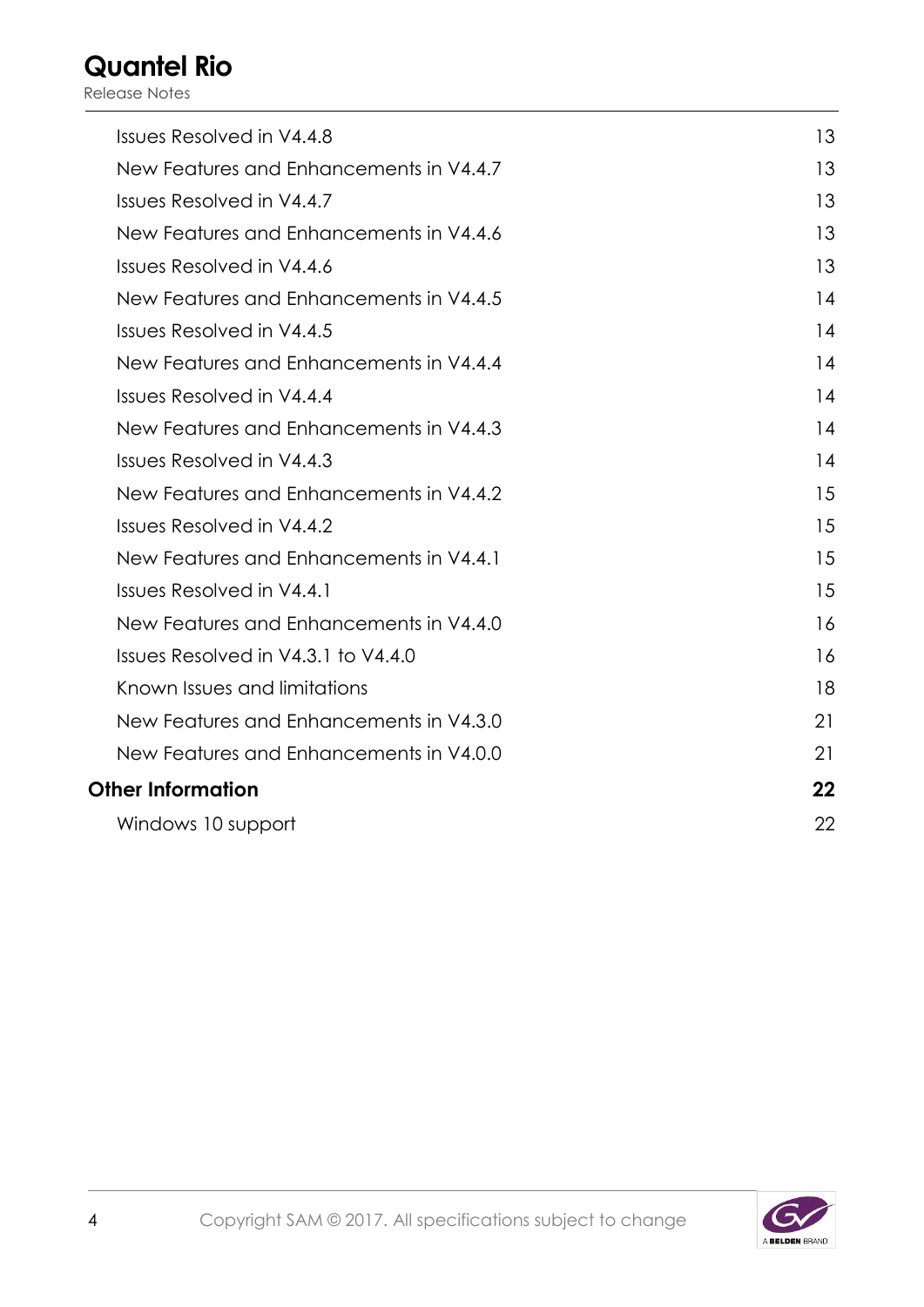# <span id="page-4-0"></span>**Software Release Details**

| <b>Release Description</b> | V4.4.16 is a bug fix release for Quantel Rio 8K, 4K & 2K, Rio Assist and<br>Quantel Rio Connect only. Some of the following features do not apply to<br>all products |  |
|----------------------------|----------------------------------------------------------------------------------------------------------------------------------------------------------------------|--|
| Release Type               | General release that includes color management improvements, new<br>Tracker functionality and audio and timeline improvements.                                       |  |
| Customer                   | $n/\alpha$                                                                                                                                                           |  |
| This version               | $V$ 4.4.16                                                                                                                                                           |  |
| Release Date               | 20 <sup>th</sup> December 2018                                                                                                                                       |  |
| <b>Other Notes</b>         | <b>System Drivers -</b>                                                                                                                                              |  |
|                            | System Drivers – Please note that the Sentinel Driver v7.5.9 is required to use<br>Windows 10                                                                        |  |
|                            | https://sentinel.gemalto.com/sentinel-drivers/<br>Note the Version required, USB only no need to install parallel:                                                   |  |
|                            | Base, Desk and Dict folders are compatible with V4.3.0 and V3.1 rev 1.<br>This database schema is NOT compatible with V3.0 rev 1 or earlier.                         |  |

### <span id="page-4-1"></span>**Release Scope & Supported Products**

|   | <b>System Component</b> |
|---|-------------------------|
| ✔ | Quantel Rio 2K          |
| ✔ | Quantel Rio 4K          |
| ✔ | Quantel Rio 8K          |
| ✔ | Rio Assist              |
| ✔ | Rio Gateway             |
| ✔ | Neo Workstation Server  |

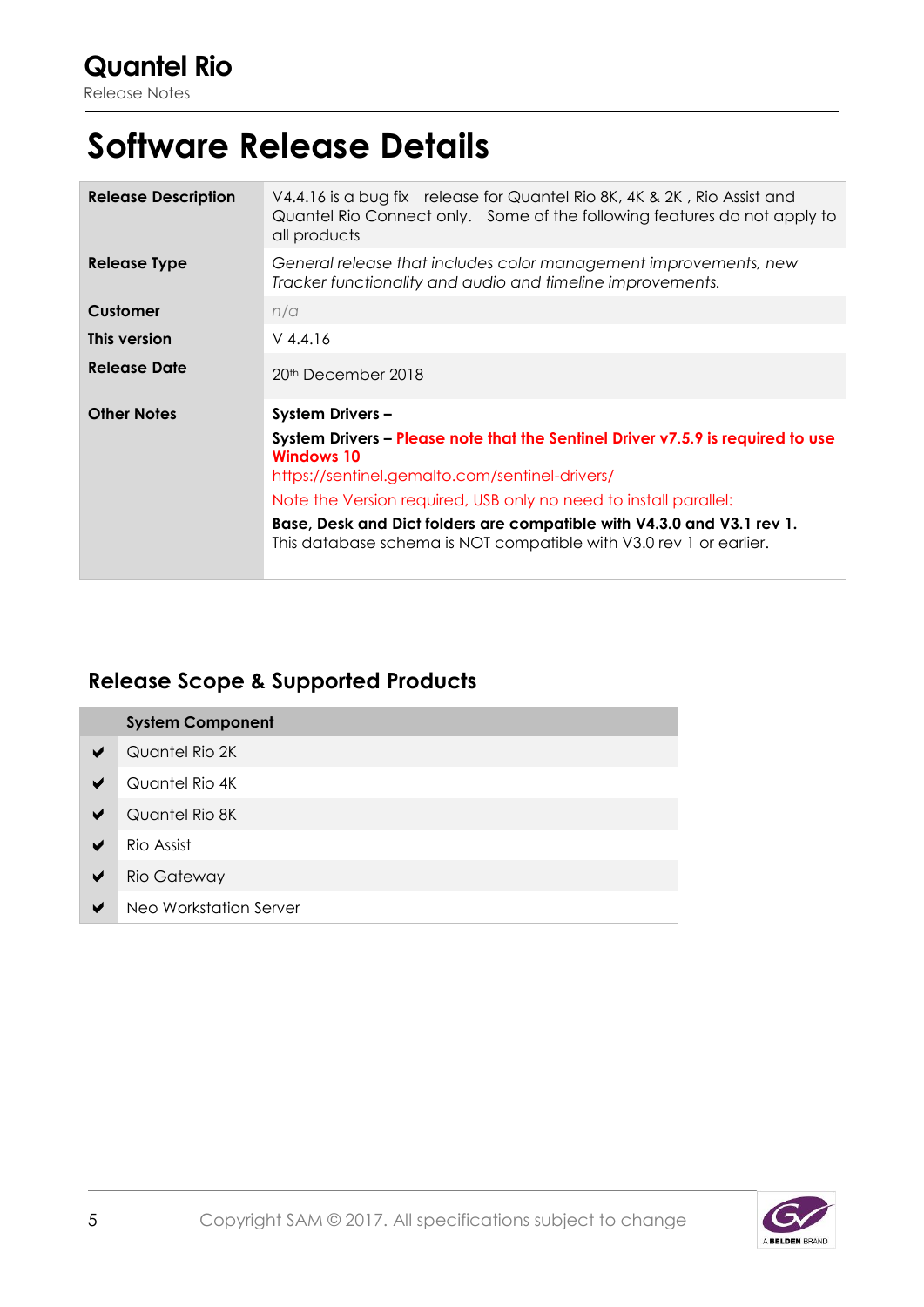#### <span id="page-5-0"></span>**Product Overview**

The Quantel Rio range offers a choice of software or turnkey high quality editing, colour and finishing systems running on standard PC hardware. The Quantel Rio range provides SD, HD, 2K, 4K, 6K, 8k stereo3D and high-frame rate support.

The comprehensive integrated toolset includes conform, colour, editing, effects, text, paint and multi-format versioning enabling Quantel Rios to complete a wide range of post production tasks. Quantel Rio efficiently handles today's digital capture formats such as RED, XAVC, Sony F65, SStP, ARRI, Canon, Apple ProRes and easily integrates Into data-centric post pipelines.

#### **A Quantel Rio 4K offers a wide range of configuration choices**

- Available as software only or as a turnkey solution with various options
- Storage architecture local workspace, SAN, NAS or a combination
- Support for up to 1 or 2 Tesla Kepler K80 GPUs
- Grading control surface Neo, Neo Nano or no panel at all
- File and Video workflow

#### **Key Features**

- Runs on commercial off the shelf (COTS) hardware
- Supports HDR and native colour space media (providing wider colour gamuts) with 32-bit floating-point or 16-bit half-float processing
- Uses Nvidia Maximus multi-GPU technology for maximum interactive performance
- Includes Edit, MLTFX, Effects (including Paint), Utilities and Scribe modules
- Real-time interactive operation on images up to 6K 16 bit and beyond
- Full stereo toolset includes geoFix for auto geometry fixing, autobalance for colour matching of eyes, X/Y vergence and floating window controls

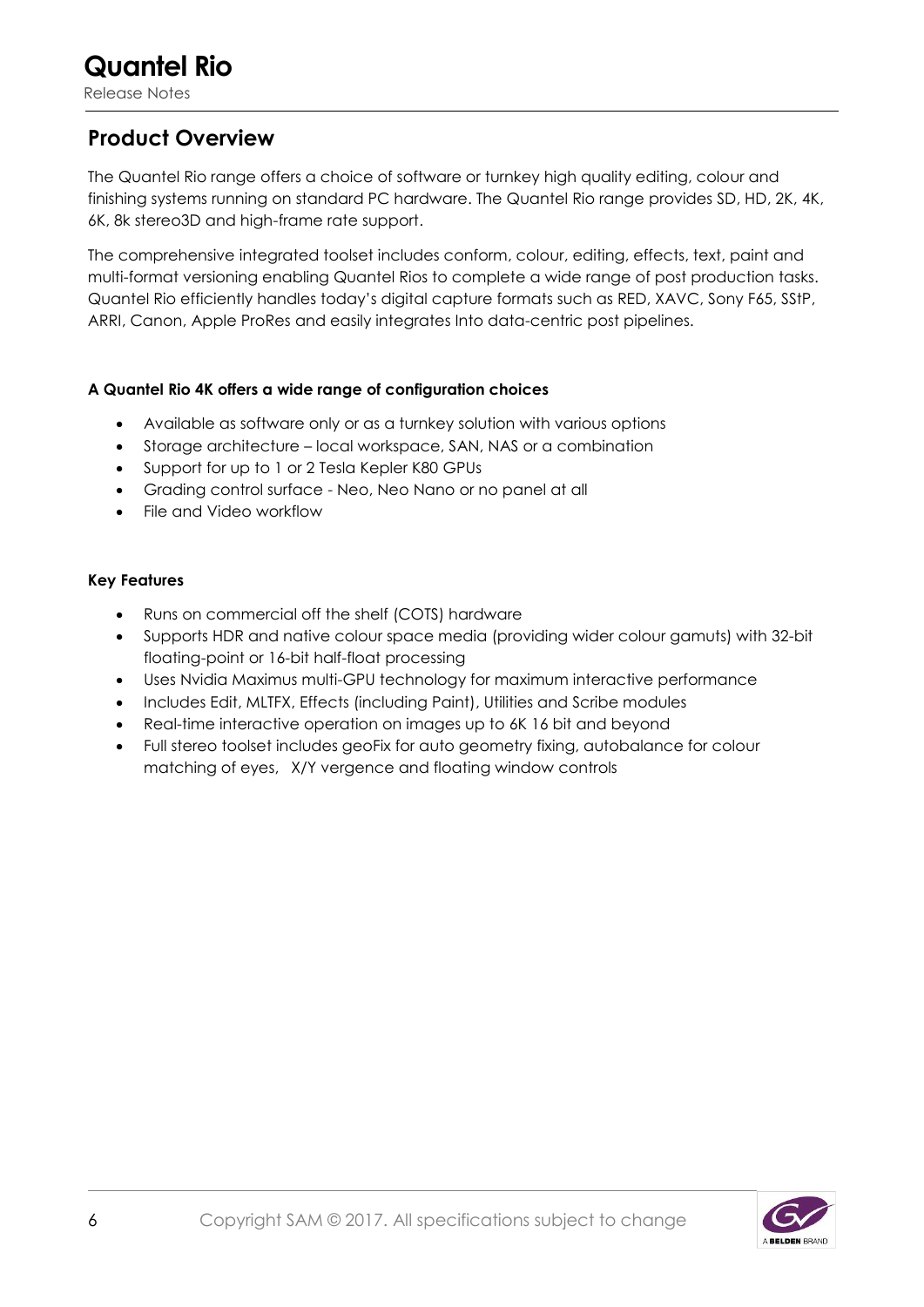# <span id="page-6-0"></span>**Installation**

Windows 7 or Windows 10 64bit is required to run this software. An engineer may be required to do this upgrade.

**You will need to run the installation program, setup.exe, and the software as administrator.** 

### <span id="page-6-1"></span>**Required software**

| <b>Name</b>                                                                                         | <b>Description</b>                                                                                                                                              |  |
|-----------------------------------------------------------------------------------------------------|-----------------------------------------------------------------------------------------------------------------------------------------------------------------|--|
| DirectX 11                                                                                          | x64 application requires DirectX 11 to be installed the Quantel<br>installer will install if the system is found to be running an earlier<br>version of DirectX |  |
| <b>Internet Explorer 8</b>                                                                          | Internet Explorer 8 or later (even if not network connected) needs to<br>be installed or else the software will not run up                                      |  |
| QuickTime 7 Essentials needs to be installed for .MOV file support<br><b>QuickTime 7 Essentials</b> |                                                                                                                                                                 |  |
| <b>Windows Media 11</b>                                                                             | Windows Media 11 or later needs to be installed                                                                                                                 |  |
| DotNet 3.5                                                                                          | Windows .Net Framework 3.5 or Later                                                                                                                             |  |
| Adobe Acrobat Reader V6.0 or Later<br>Adobe Acrobat Reader                                          |                                                                                                                                                                 |  |

#### <span id="page-6-2"></span>**Associated or optional software**

| <b>Name</b>                    | <b>Description</b>                                     | <b>Version</b> |
|--------------------------------|--------------------------------------------------------|----------------|
| <b>Neo Workstations Server</b> | Quantel software for Neo/Nano Workstation PC<br>(Win7) | V4.4.0         |
| <b>QTube Transformer</b>       | 'deliver to' connectivity for sQ server systems        | $V5.4$ rev 8   |
| edlaaf.exe                     | CMX 3600 list convertor to AAF                         | V54.0          |
| agf2edl.exe                    | AAF list convertor to CMX 3600 format                  | V2.14          |
| nclagf.exe                     | Negative Cut List convertor to AAF                     | V10.0          |
| stlaaf.exe                     | Subtitle List Convertor to AAF                         | V3.0           |
| XMLDir.exe                     | QXMLNet clip bin query utility                         | X5.4.0         |
| XMLTool.exe                    | QXMLNet clip combining utility                         | X5.4.0         |
| XMLPut.exe                     | <b>QXMLNet clip import utility</b>                     | X5.4.0         |
| XMLGet.exe                     | <b>QXMLNet clip export utility</b>                     | X5.4.0         |
| <b>XMLArchin.exe</b>           | <b>QXMLNet archive in utility</b>                      | X5.4.0         |
| <b>XMLArchOut.exe</b>          | <b>QXMLNet archive out utility</b>                     | X5.4.0         |

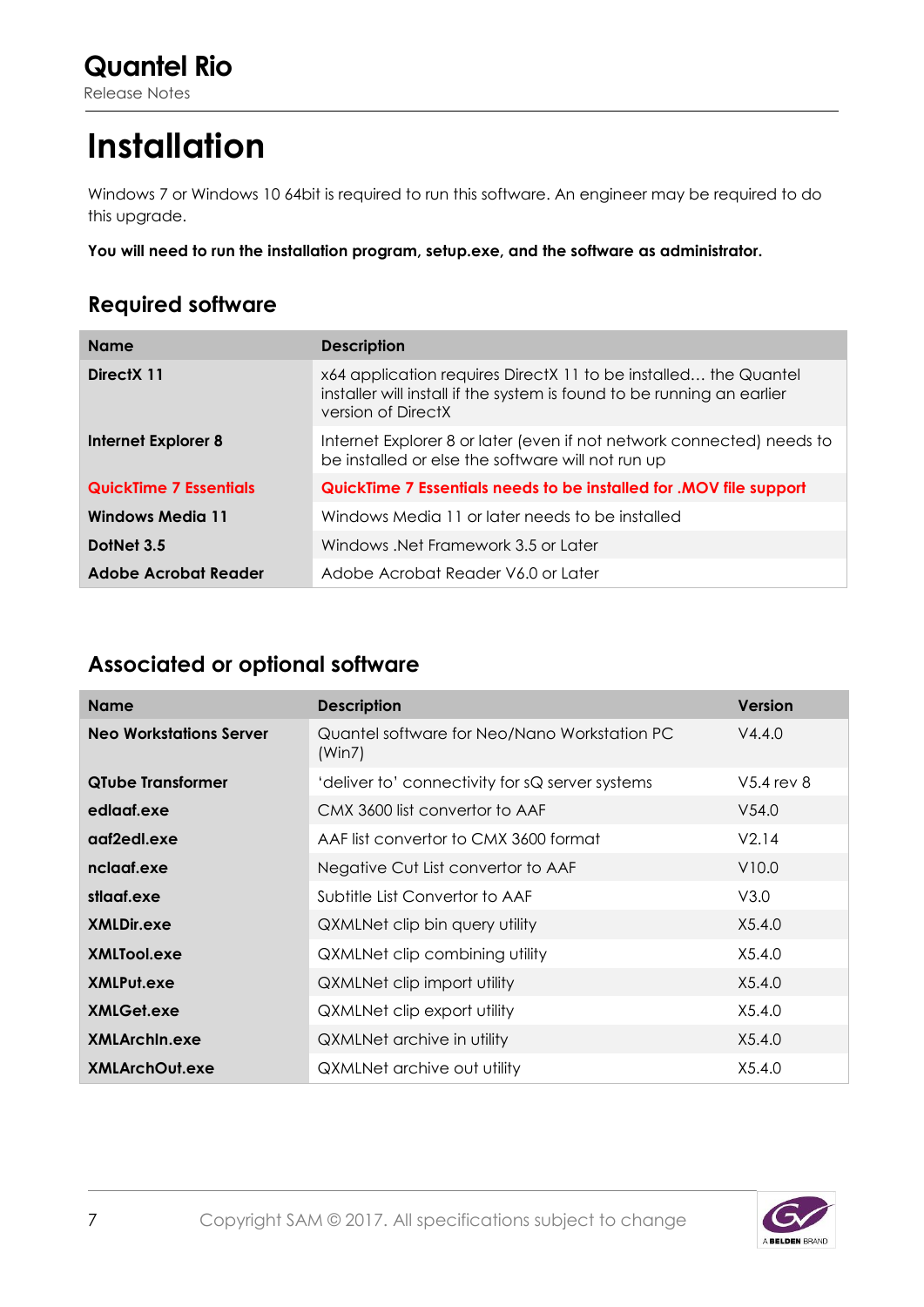#### <span id="page-7-0"></span>**Driver Requirements (minimum)**

| <b>Name</b>                                                 | <b>Description</b>                                                                                                                               |
|-------------------------------------------------------------|--------------------------------------------------------------------------------------------------------------------------------------------------|
| <b>Sentinel Driver</b><br>nVidia Tesla driver<br>(K series) | V7.5.9<br>354.92-tesla-desktop-win8-win7-64bit-international-whal<br>354.92-tesla-desktop-win10-64bit-international-whal                         |
| nVidia Quadro driver<br>(Quadro and M series)               | 368.86-quadro-grid-desktop-notebook-win8-win7-64bit-international-<br>whal<br>368.86-quadro-grid-desktop-notebook-win10-64bit-international-whql |
| <b>AJA Corvid Ultra driver</b>                              | ntv4driver-2.5.0.253.msi, Firmware v65                                                                                                           |
| AJA Kong 3G driver                                          | ntv2driver-12.3.7.85.msi, Firmware v124                                                                                                          |
| AJA Kong 4 driver                                           | ntv2driver-12.3.7.85.msi, Firmware v44                                                                                                           |
| AJA Corvid 88 driver (4K Rio)                               | ntv2driver-12.3.7.85.msi, Firmware v32                                                                                                           |
| AJA Corvid 88 driver (8K Rio)                               | ntv2driver-12.1.4.146.msi, Firmware v25                                                                                                          |
| eVidIO2 card driver                                         | v17                                                                                                                                              |
| <b>PCi QLink driver</b>                                     | 3.3.0.0                                                                                                                                          |
| Wacom Intuos 5 driver                                       | WacomTablet_6.3.9w3.exe                                                                                                                          |
| <b>Serial Card (VTR) driver</b>                             | CDM 2.06.00 WHQL Certified.zip                                                                                                                   |
| <b>RED Rocket-One driver</b>                                | RED driver 2.1.23.0, Firmware 1.1.18.0                                                                                                           |
| <b>Red Rocket-X driver</b>                                  | RED driver 2.1.31.0, Firmware 1.4.1.16                                                                                                           |

**IMPORTANT:** On boot of the Quantel Rio software the user will be prompted to update the AJA output device driver and firmware (if it has not already been done).

Driver and matched Firmware for each software build can be found in… C:\Data\ {Product}\DLL\_Data\Quantel\AVIO3PCardDriver Install instructions for Driver and Firmware can be found in the above folder (readme.txt)...

#### <span id="page-7-1"></span>**Minimum PC Specification**

Please see the **Pablo Rio SW Installation Guide 2140-57-010** document for the latest hardware recommendations.

Please see the **Pablo PA Installation & User Guide 2140-57-016** document for the latest hardware recommendations.

#### <span id="page-7-2"></span>**License**

A V4 license will be required for this release.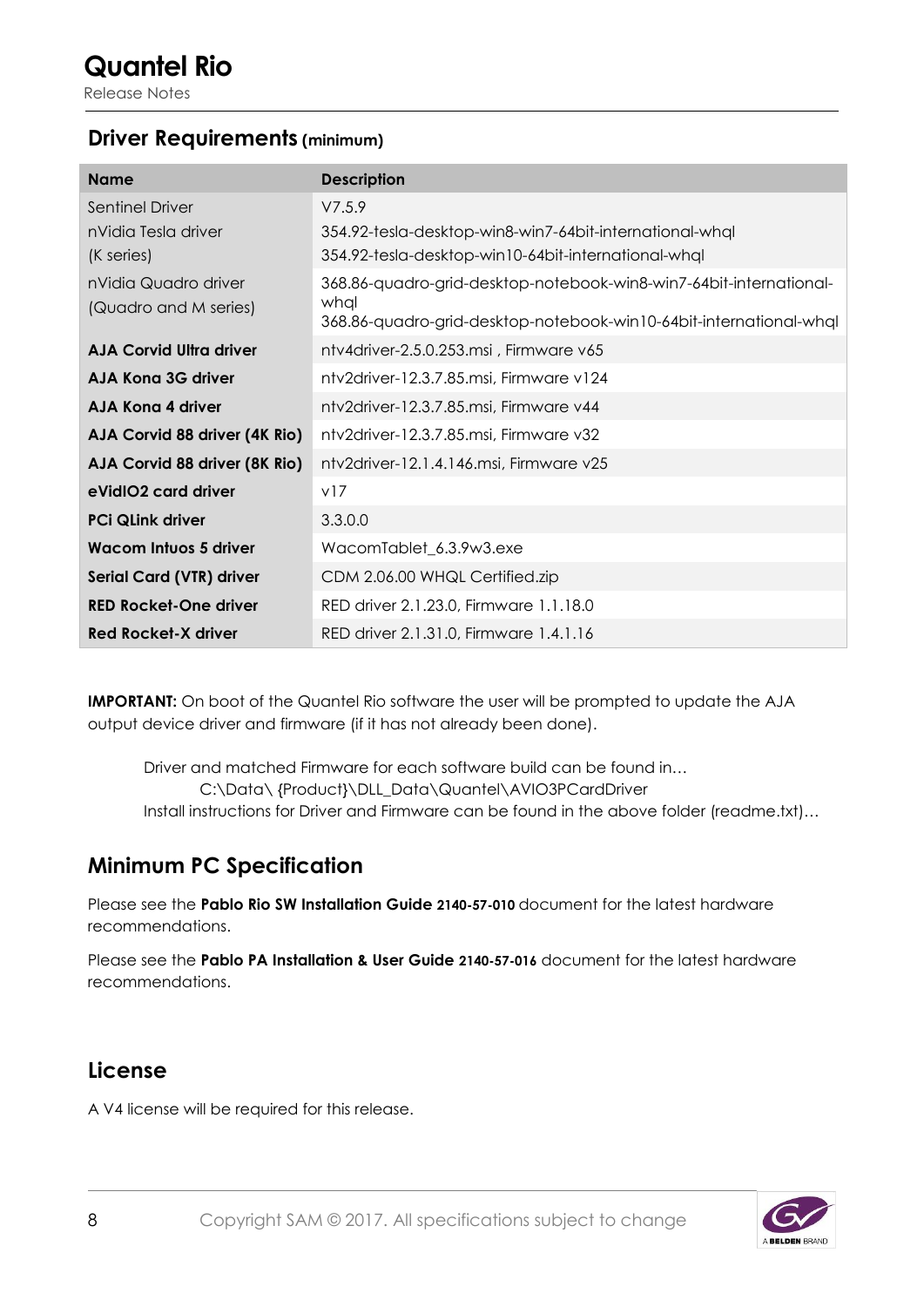# <span id="page-8-0"></span>**Important Information**

#### <span id="page-8-1"></span>**Quicktime Vulnerability Issues**

The current SAM editing/finishing products that may be affected are Quantel Rio, Qube, sQ Edit, sQ Cut (with I/O), QTube Edit and Marco.

Also The broadcast products sQ EditX, sQ CutX (with I/O), Live Touch Client, sQ Play and sQ Record.

All of these have an I/O menu that support the import/soft mount of Quicktime files using the Quicktime codecs.

To enable this support the end user needs to have accepted the end user license agreement and installed the Quicktime player.

SAM are currently researching an alternative to having the Quicktime installed and will have an alternative solution for IBC.

In the interim for current systems it is recommended that Quicktime is re-installed with only the Quicktime Essentials selected.

This will minimise the Quicktime player vulnerability, but will not eliminate it.

For new installations where the ability to import Quicktime files is still required then only the Quicktime Essentials should be selected from the installer.

For further information please contact [support@s-a-m.com](mailto:support@s-a-m.com)

#### <span id="page-8-2"></span>**Support for Maxwell "M" CUDA cards**

V4.3.0 adds support for Maxwell "M" CUDA cards.

#### <span id="page-8-3"></span>**Neo and Neo Nano workstation software**

The installable package includes Neo Workstation software for completeness. No Update to Neo Workstation software is required when upgrading from V2.1 rev 4 to V4.4.0

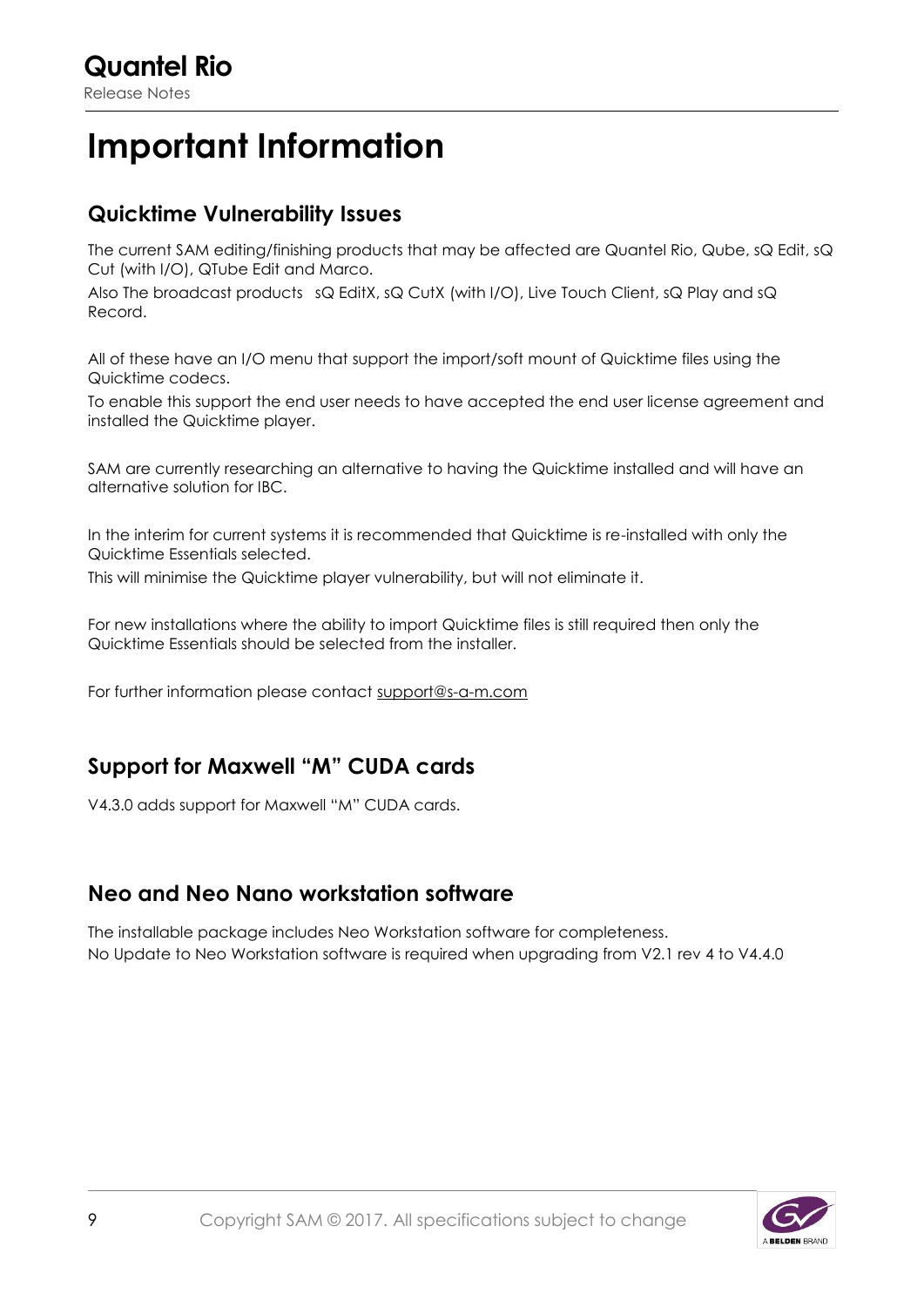#### <span id="page-9-0"></span>**Base Compatibility**

#### **Base, Desk and Dict folders are compatible with V3.1 rev 1.**

V3.1 rev 1 was a major release and requires a database schema change. After installation the first run up will migrate the base, desk and dict folders automatically creating a back-up of the original ones.

**NOTE :** RAW colour space causes some clips to be tagged as 'raw', this becomes 'unknown' if the database is used in V4.0.0 or V3.1 rev 1. For this reason V4.3.0 will copy the V4.0.0 database and then update it to use 'raw' colour space leaving a copy of the V4.0.0 database if the user wishes to down grade.

*Note.*

*1) ONLY NEW material will be updated to use 'raw' colour space (if applicable) 2) Any new / modified material will not be in the copied database.*

**NOTE :** This new database schema is not back compatible with V3.0 rev 1 or V2.1 rev 4

**NOTE :** v4.4.0 colour settings are not back compatible with V 4.3 or earlier versions

#### <span id="page-9-1"></span>**Archive Compatibility**

Existing archives from V 2.1 or earlier software versions will come in as "raw video" or "raw log" and use 'source colour processing' as the default. To maintain existing compatibility clips should be viewed on output and rendered at "raw video" or Rec709 and 2.2 gamma.

#### <span id="page-9-2"></span>**Render Compatibility**

Due to improvements in the colour cube processing, 2.1 archives and migrated base settings will render with a subtlety different result.

#### <span id="page-9-3"></span>**Associated documentation**

Quantel Rio V4.4.0 – New Features.pdf

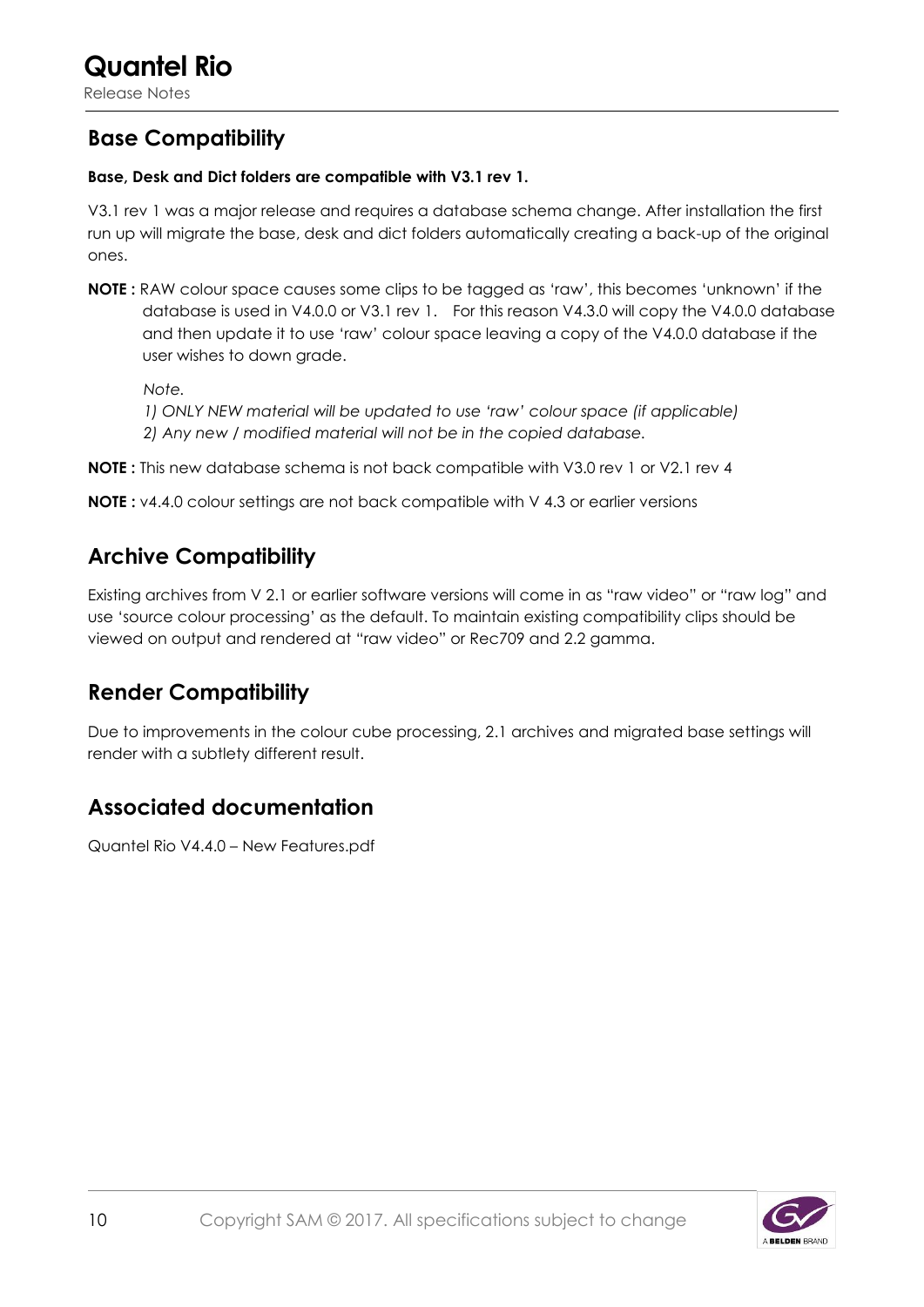# <span id="page-10-1"></span><span id="page-10-0"></span>**Changes this Release**

- GENQ-24118 Use F1 setting DMin to set black level for areas revealed by DVE for log formats
- GENQ-21404 DNxHR mxf imported has corruption
- GENQ-23075 Picture not changing when Input Cascade changed.
- GENQ-23870 GenerationQ software unable to read Dongle locking code Update to Safenet Sentinel Version 9.4.
- GENQ-22777 added new option to allow user to set which axis to apply tracking to.
- GENQ-22774 Fix Paint cutouts functionality when changing cutout via numeric id being the wrong way round when 'only'is off/on
- GENQ-22436 Ensure we search for the right preset name

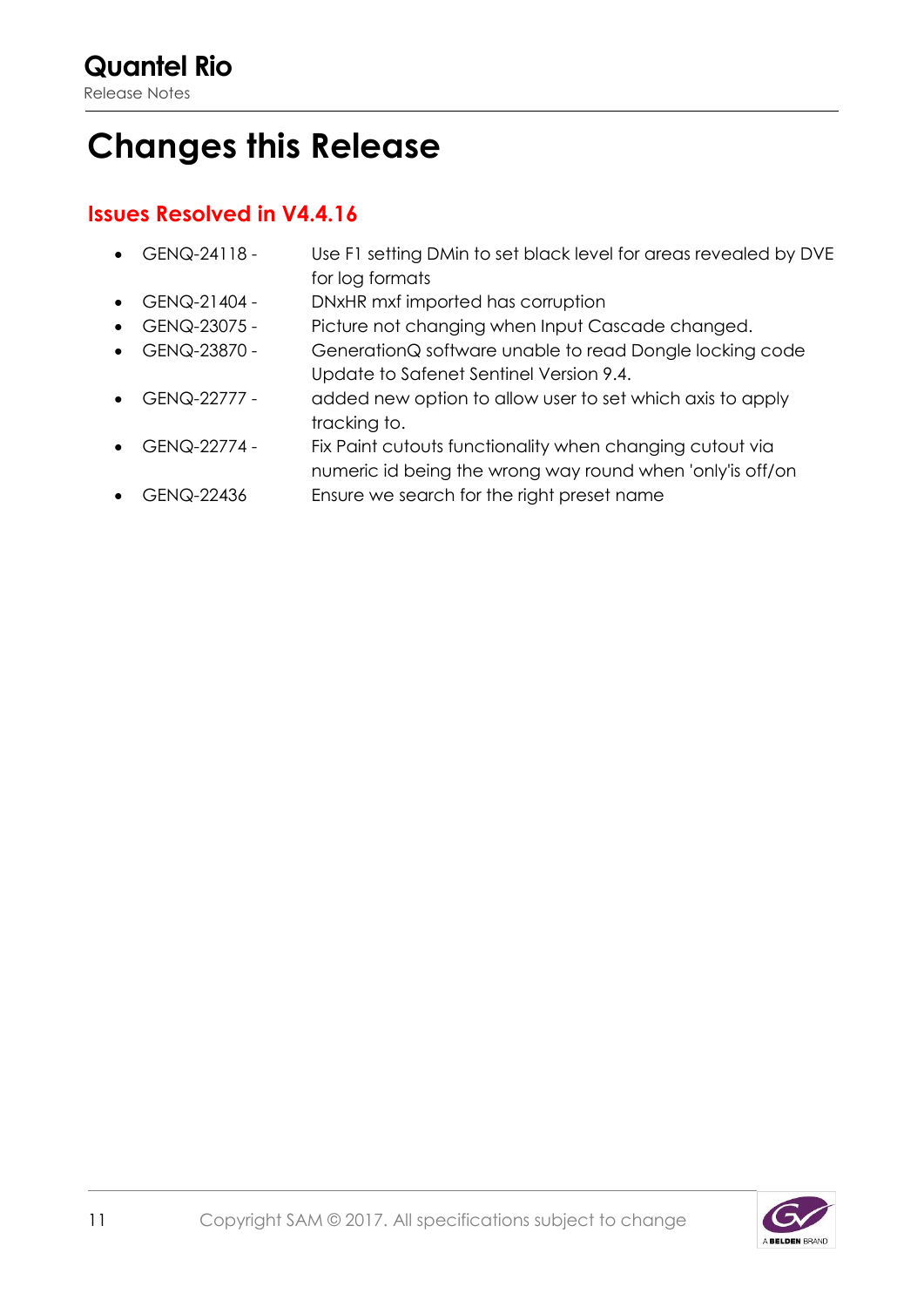# <span id="page-11-0"></span>**Previous releases**

#### <span id="page-11-1"></span>**Issues Resolved in V4.4.15**

GENQ-23120 - Re-speed, crash happens by render HD clip with Alchemist

#### <span id="page-11-2"></span>**New Features and Enhancements in V4.4.14**

Rebranding for Grass Valley, a Belden Brand

#### <span id="page-11-3"></span>**Issues Resolved in V4.4.14**

GENQ-22751 conform of AVID media not getting all audio tracks

#### <span id="page-11-4"></span>**New Features and Enhancements in V4.4.13**

Rebranding for Grass Valley, a Belden Brand

#### <span id="page-11-5"></span>**Issues Resolved in V4.4.13**

- [GENQ-23827](https://tracker.s-a-m.com/browse/GENQ-23827) MXF files with alpha failing to import which required a better fix
- [GENQ-22413](https://tracker.s-a-m.com/browse/GENQ-22413) failure to localise some softmounted clips
- [GENQ-22796](https://tracker.s-a-m.com/browse/GENQ-22796) interlaced clip flagged as progressive when exporting as prores
- [GENQ-23463](https://tracker.s-a-m.com/browse/GENQ-23463) Edit, crash happens by drag V1 box with audio output boxes open
- [GENQ-23360](https://tracker.s-a-m.com/browse/GENQ-23360) Image shifts 1 line to the left when import 1998x1080 DPX

#### <span id="page-11-6"></span>**New Features and Enhancements in V4.4.10**

#### <span id="page-11-7"></span>**Issues Resolved in V4.4.10**

- GENQ-22327 Fix DPX import 2880x1620 RGB
- GENQ-21346 Rio software does not automatically eject tape during a multi-tape conform

#### <span id="page-11-9"></span><span id="page-11-8"></span>**New Features and Enhancements in V4.4.9**

- GENQ-23069 DPX import crash
- GENQ-22824 Cine-expand memory issue
- GenQ-22929 Utility Average get dark as step value gain
- GenQ-22794 LUT buffer read error
- GenQ-23270 DPX import has corruption in random frames

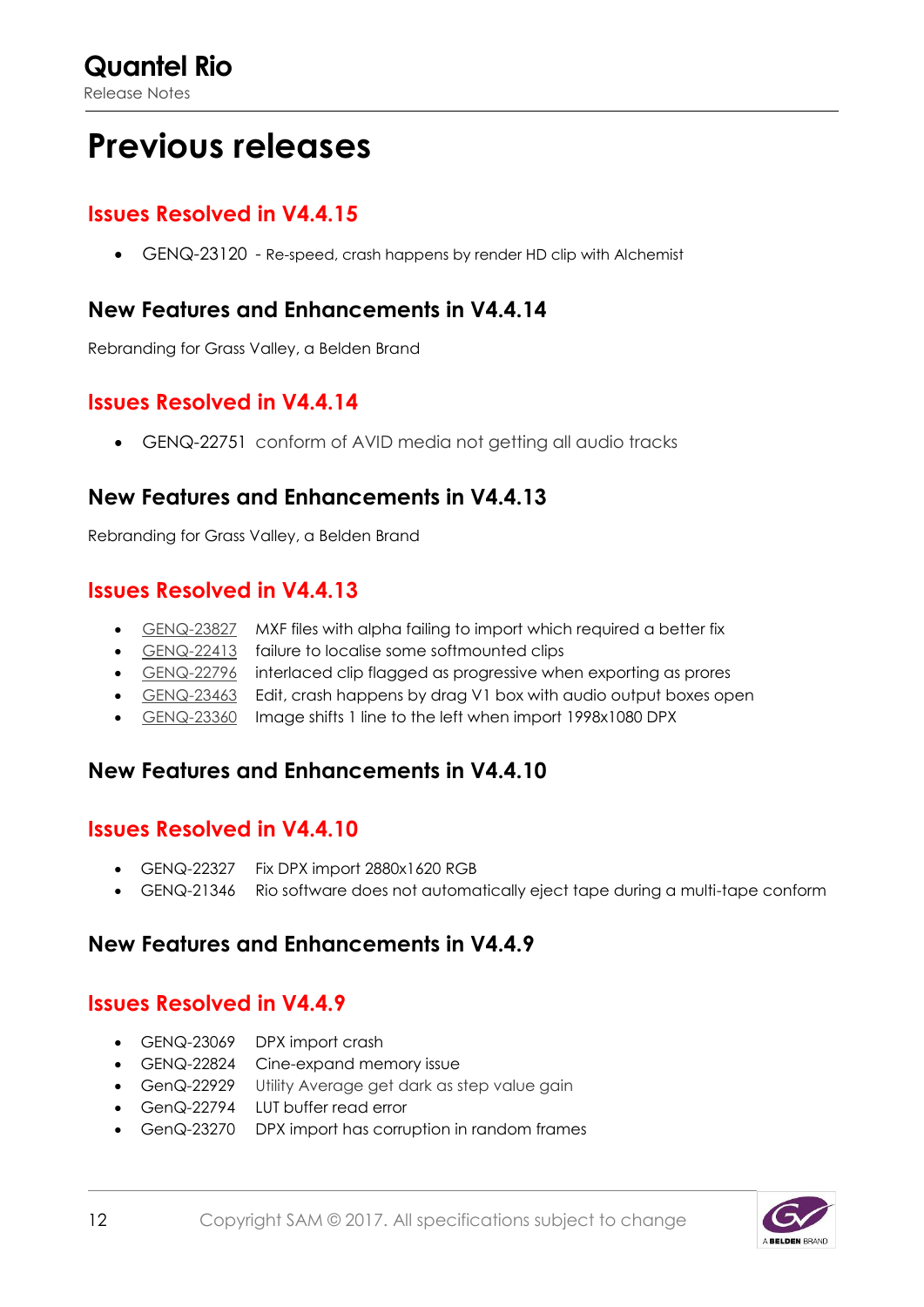#### <span id="page-12-0"></span>**New Features and Enhancements in V4.4.8**

#### <span id="page-12-1"></span>**Issues Resolved in V4.4.8**

- GENQ-23069:I/O Import, crash happens by load 1998x1080 size dpx
- GENQ-23202:Crash exporting video-only clips as ProRes problem can cause the mov export to try and make audio on a video-only clip
- GENQ-23153:Scrolling message in log ' setPlaneFormat '
- GENQ-22769:GenQ Fails to Boot on Windows10. Some upgraded Windows 7 machines are missing OpenCL and OpenGL32 dlls.

#### <span id="page-12-2"></span>**New Features and Enhancements in V4.4.7**

#### <span id="page-12-3"></span>**Issues Resolved in V4.4.7**

- GENQ-22734: plugins service start issue after software restart
- GENQ-22802: Arri original material Exported with incorrect TC.
- GENQ-23083: TCC detection removed.
- GENQ-22739: DPX RGB export drop in quality
- GENQ-22826: DCP out with colour space selection on output as per export (such DCI XYZ colour space.)
- GENQ-22891: Audio only re-speed maths wrong changing process
- GENQ-22838: Audio only stretch doesn't render
- GENQ-22898: Re-speed, audio re-speed process more than 200% never stops
- GENQ-22899: Re-speed, extra boxes of audio re-speed settings are not appeared

#### <span id="page-12-5"></span><span id="page-12-4"></span>**New Features and Enhancements in V4.4.6**

- GENQ-22826 DCP out XYZ option on export
- GENQ-22739 DPX RGB export Quality with Dynamic rounding. Option to turn off Dynamic rounding in settings page for 8 / 10 bit processing.

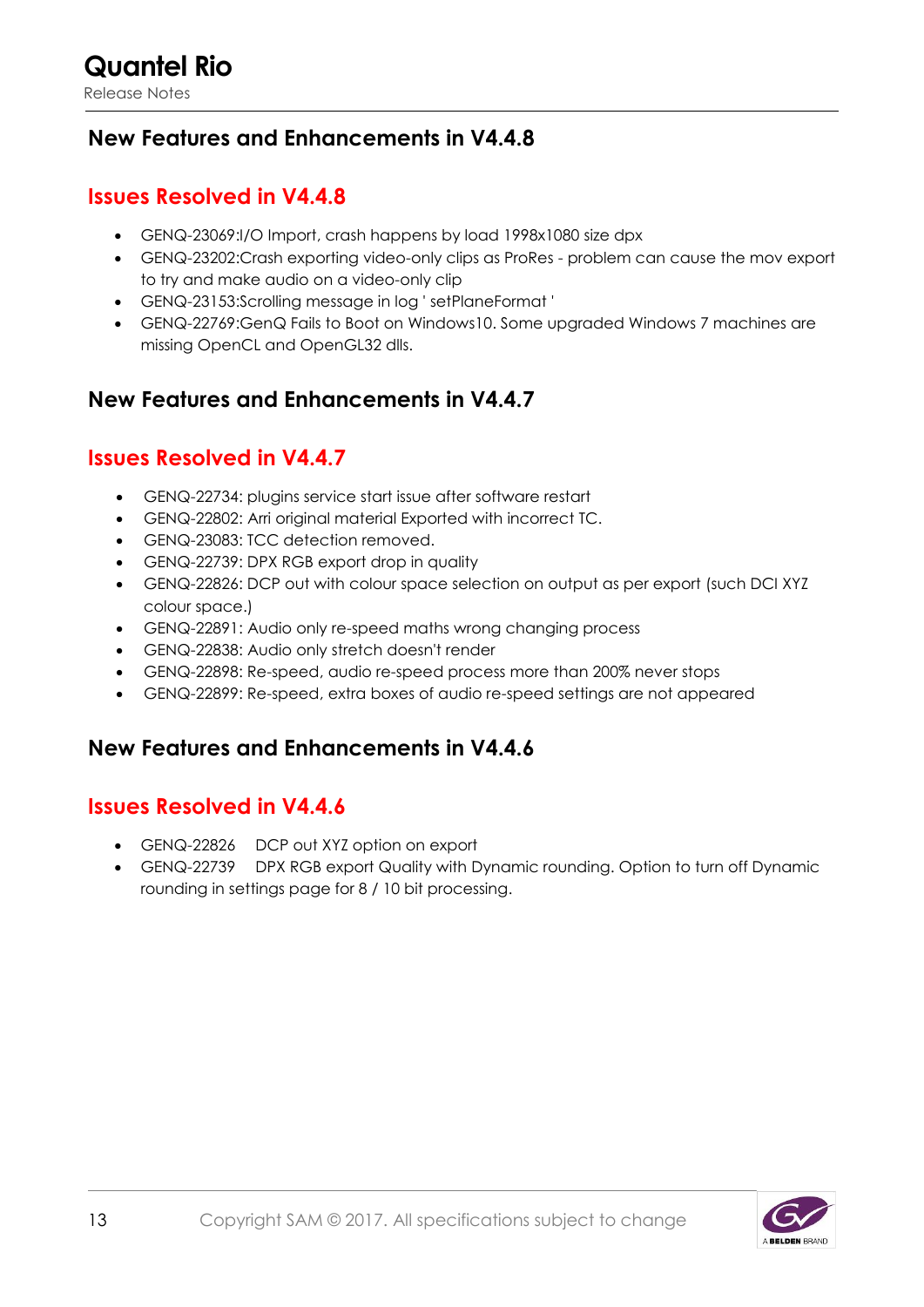Release Notes

|                                            | T4.4.6.69 |
|--------------------------------------------|-----------|
| <b>Quantel Rio 4K</b>                      | Settings  |
| System                                     |           |
| <b>Memory</b>                              |           |
| Pinned Memory (CPU): 50<br>%               |           |
| Alchemist GPU usage: Share GPUs            |           |
| <b>Processing</b>                          |           |
| $\checkmark$<br>Dynamic Rounding: Disabled |           |
|                                            |           |

#### <span id="page-13-0"></span>**New Features and Enhancements in V4.4.5**

#### <span id="page-13-1"></span>**Issues Resolved in V4.4.5**

 GENQ-212773 RIO 8K Random Line noise Add new registry setting "SuppressOutOfDateWarnings" by DWORD in AVIO3PCardDriver\2.5.0.x\Custom Settings. Set to "1".

#### <span id="page-13-2"></span>**New Features and Enhancements in V4.4.4**

#### <span id="page-13-3"></span>**Issues Resolved in V4.4.4**

- GENQ-21243 Add Clarity to Audio Timeline
- GENQ-21572 Intermittent Crash rendering on Windows 10
- GENQ-21517 Rendering crash on Windows 10
- GENQ-22788 CUDA working with GTX Pascal cards

#### <span id="page-13-5"></span><span id="page-13-4"></span>**New Features and Enhancements in V4.4.3**

- GENQ-22061 Colour palette function in scribe
- GENQ-21945 Imported WMV has wrong colours
- GENQ-22561 Rio 8K Rendering freeze ( RIO 8k will now support up to 14 8K render layers)
- GENQ-22732 Crash swapping close captions to empty Edit time line.

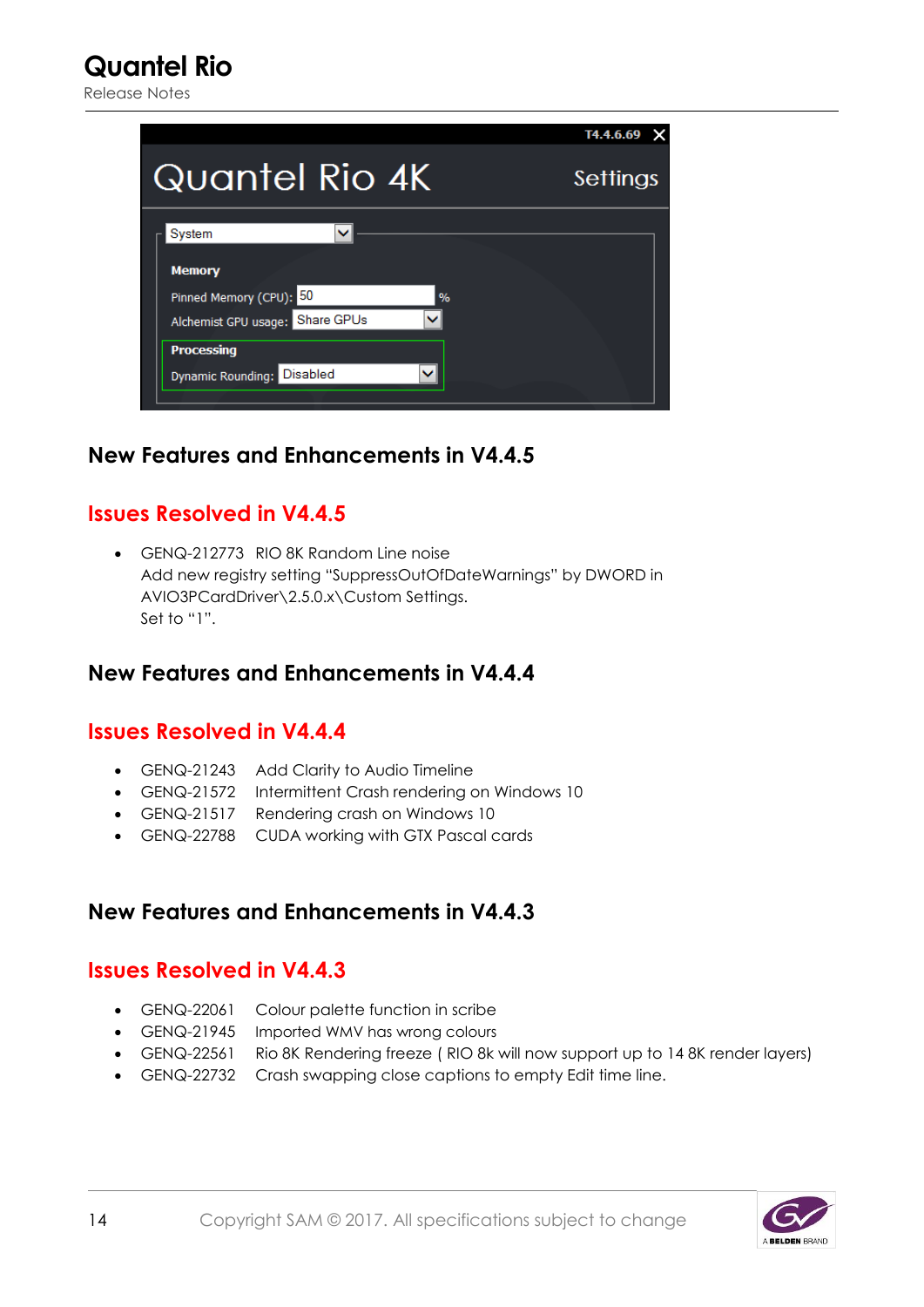#### <span id="page-14-0"></span>**New Features and Enhancements in V4.4.2**

#### <span id="page-14-1"></span>**Issues Resolved in V4.4.2**

- GENQ-22619 YUV legal, preview update when in source mod
- GENQ-22682 Editing a floating clip to timeline resets scrollbar offsets
- GENQ-22608 RIO 8K, Avoid double quad split, wait for msg to finish
- GENQ-22703 RIO 8k , Incorrect Audio heard at Beginning of play

#### <span id="page-14-2"></span>**New Features and Enhancements in V4.4.1**

YUV legal on the render format

| <b>Render Format</b>  |                       |  |
|-----------------------|-----------------------|--|
| Preset                | HD 1080               |  |
| Size                  | 1080<br>$1920 \times$ |  |
| Pixel Aspect          |                       |  |
|                       | RGB                   |  |
| Scan                  | YUV                   |  |
| Colour Format         | YUV (Legal)           |  |
| Colour Space          | (raw video)           |  |
| <b>Transfer Curve</b> | ◡                     |  |
| Depth                 | 10 Bit                |  |
| Save                  |                       |  |

- <span id="page-14-3"></span> GENQ-22537 Cloud Tracker GPU crash with RGB 8bit clip "(raw video)" + Source Colour processing
- [GENQ-22646](http://tracker.s-a-m.com/browse/GENQ-22646) MLT Tracker: delete homograph key frames deletes all key frames when only in or out is marked.
- [GENQ-22619](http://tracker.s-a-m.com/browse/GENQ-22619) new MLT, add YUV (Legal) to the Render Format
- [GENQ-21647](http://tracker.s-a-m.com/browse/GENQ-21647) Support for third-party LUT formats
- [GENQ-22577](http://tracker.s-a-m.com/browse/GENQ-22577) V4.4 Conform picks only audio source Ch1 against all 8 audio channels PremierePro
- [GENQ-19911](http://tracker.s-a-m.com/browse/GENQ-19911) Rio 8k, I/O Record, cursor response is too heavy for select audio channels.
- [GENQ-22608](http://tracker.s-a-m.com/browse/GENQ-22608) Rio 8K playout issue\_ frames not accurate
- [GENQ-22582.](http://tracker.s-a-m.com/browse/GENQ-22582) Edit, highlighted audio track box is not reset when a new clip is loaded on timeline.
- [GENQ-22610](http://tracker.s-a-m.com/browse/GENQ-22610) Colour, added a registry setting to disable the automatic migration from "YUV legal" to "Soft Clip"
- [GENQ-21465](http://tracker.s-a-m.com/browse/GENQ-21465) Supporting rendering of multiple clips and variation in clip length in
- [GENQ-20152](http://tracker.s-a-m.com/browse/GENQ-20152) 32 Mono audio tracks. I/O Record, audio assign goes wrong with preset 32-2 when re-entry to record menu.

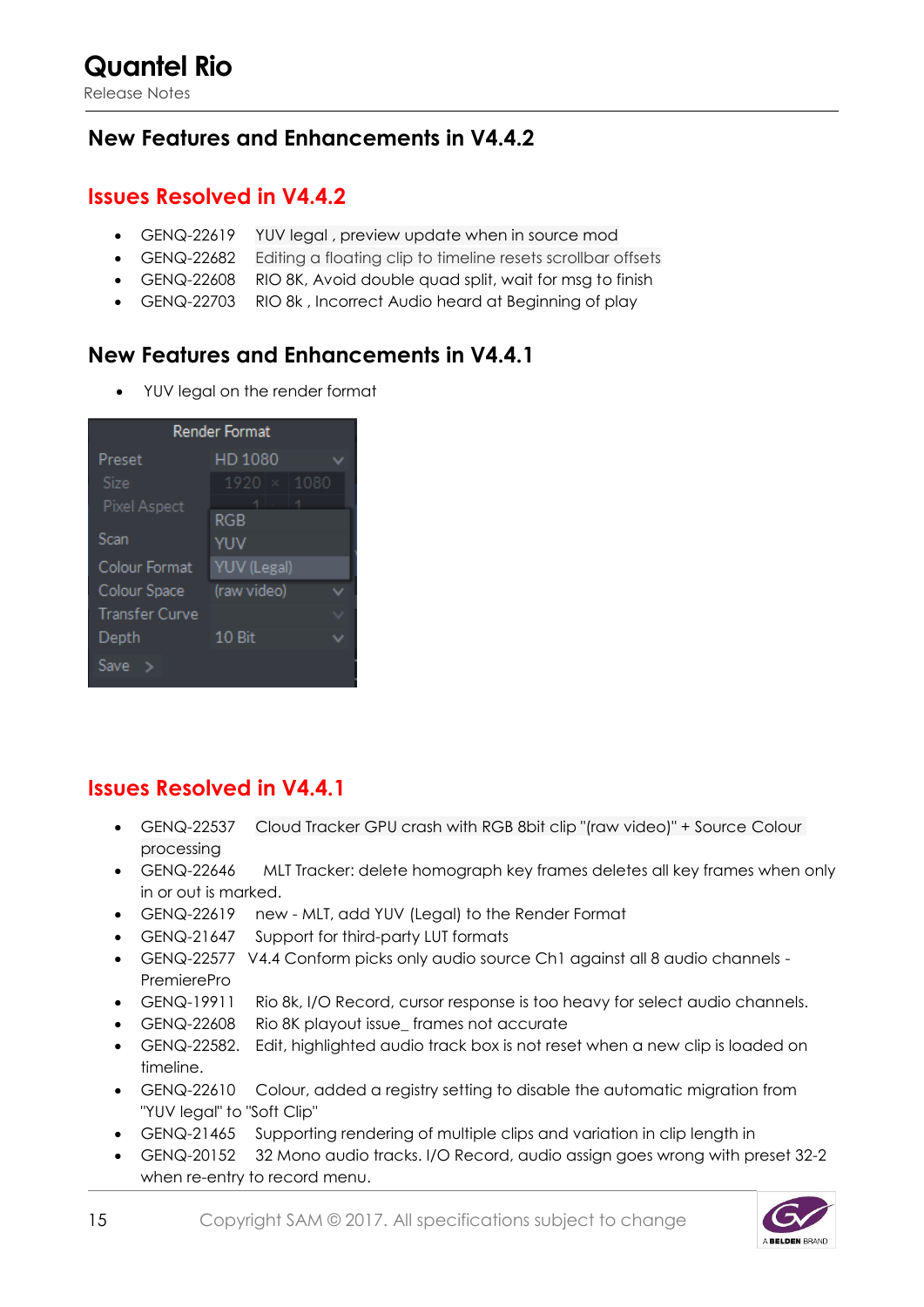Release Notes

- [GENQ-22610](http://tracker.s-a-m.com/browse/GENQ-22610) YUV legal is not properly migrating to Soft Clip
- [GENQ-22621.](http://tracker.s-a-m.com/browse/GENQ-22621) Edit, crash happens by press Track Visibility with 3 frames timeline
- [GENQ-22618.](http://tracker.s-a-m.com/browse/GENQ-22618) Edit, crash happens by close Audio Track Visibility with 1 frame timeline.
- [GENQ-22573](http://tracker.s-a-m.com/browse/GENQ-22573) LUTs, re-implement support for SpeedGrade .look files
- [GENQ-22613/](http://tracker.s-a-m.com/browse/GENQ-22613) [GENQ-22601](http://tracker.s-a-m.com/browse/GENQ-22601) Edit, MLT FX, enable box of Track Visibility doesn't work properly. 32 mono audio tracks: LED state is not on when restarting with hidden tracks.
- [GENQ-22607](http://tracker.s-a-m.com/browse/GENQ-22607) LUTs .cube/.cms/.itx have a red-blue swap
- [GENQ-22604/](http://tracker.s-a-m.com/browse/GENQ-22604)[GENQ-22597](http://tracker.s-a-m.com/browse/GENQ-22597) Edit, enable box of Audio Track visibility is turned on by clear timeline after tick audio track off.
- [GENQ-22601.](http://tracker.s-a-m.com/browse/GENQ-22601) 32 mono audio tracks: LED state is not on when restarting with hidden tracks. Synch the LED state,
- [GENQ-22594/](http://tracker.s-a-m.com/browse/GENQ-22594)[GENQ-22595](http://tracker.s-a-m.com/browse/GENQ-22595) Edit, Desktop, loop crash happens by hide track on desktop clip and press add video on timeline after modify Audio Track Visibility.
- [GENQ-22591](http://tracker.s-a-m.com/browse/GENQ-22591) MLT FX Tracker, 3-D setting goes back to Affine after restart.
- [GENQ-22585.](http://tracker.s-a-m.com/browse/GENQ-22585) Edit, highlighted track is still active after hide.
- [GENQ-22587](http://tracker.s-a-m.com/browse/GENQ-22587) MLT FX Tracker, red messages appear in a log by Mocha tracking.
- [GENQ-22582](http://tracker.s-a-m.com/browse/GENQ-22582) Edit, highlighted audio track box is not reset when a new clip is loaded on timeline.
- [GENQ-22566](http://tracker.s-a-m.com/browse/GENQ-22566) Cloud tracker: cloud and optical flow always defaults to affine.
- [GENQ-22562](http://tracker.s-a-m.com/browse/GENQ-22562) MLT FX Tracker, many red messages appear in a log by tracking. Make the logging conditional on log category
- [GENQ-22537](http://tracker.s-a-m.com/browse/GENQ-22537) Cloud Tracker GPU crash with RGB 8bit clip "(raw video)" + Source Colour processing.

#### <span id="page-15-0"></span>**New Features and Enhancements in V4.4.0**

- Colour space on Export
- Cloud Tracker
- Extended LUT support
- Tangent panel support
- Colour YUV legal box changes
- Extended 32 channel audio support
- 120p timeline editing support
- Canon v1.5 SDK

space

Float clips exported to integer formats

#### <span id="page-15-1"></span>**Issues Resolved in V4.3.1 to V4.4.0**

- GENQ-20981 MLT FX Colour, cube is not created
- GENQ-21339 MLT FX Colour, curve point has time lag to start moving
- GENQ-21241 3d stereo, muted enable box is brighter
- GENQ-21409 MLT FX Plug-ins, Sapphire rendering speed becomes slower than V 4.0.0
- GENQ-20198 I/O Import, soft mounted F55 clip colour becomes wrong by change colour
- GENQ-20196 I/O Import, Loaded F55/F65 file colour is wrong
- GENQ-20792 Mute track using the Neo panel is not working
- Paint, Only supports over-range values for integer based clips
- GENQ-21701 Chroma level not change when Black/White is changed on YUV clip.
- GENQ-22176 C700 canon Raw not importing

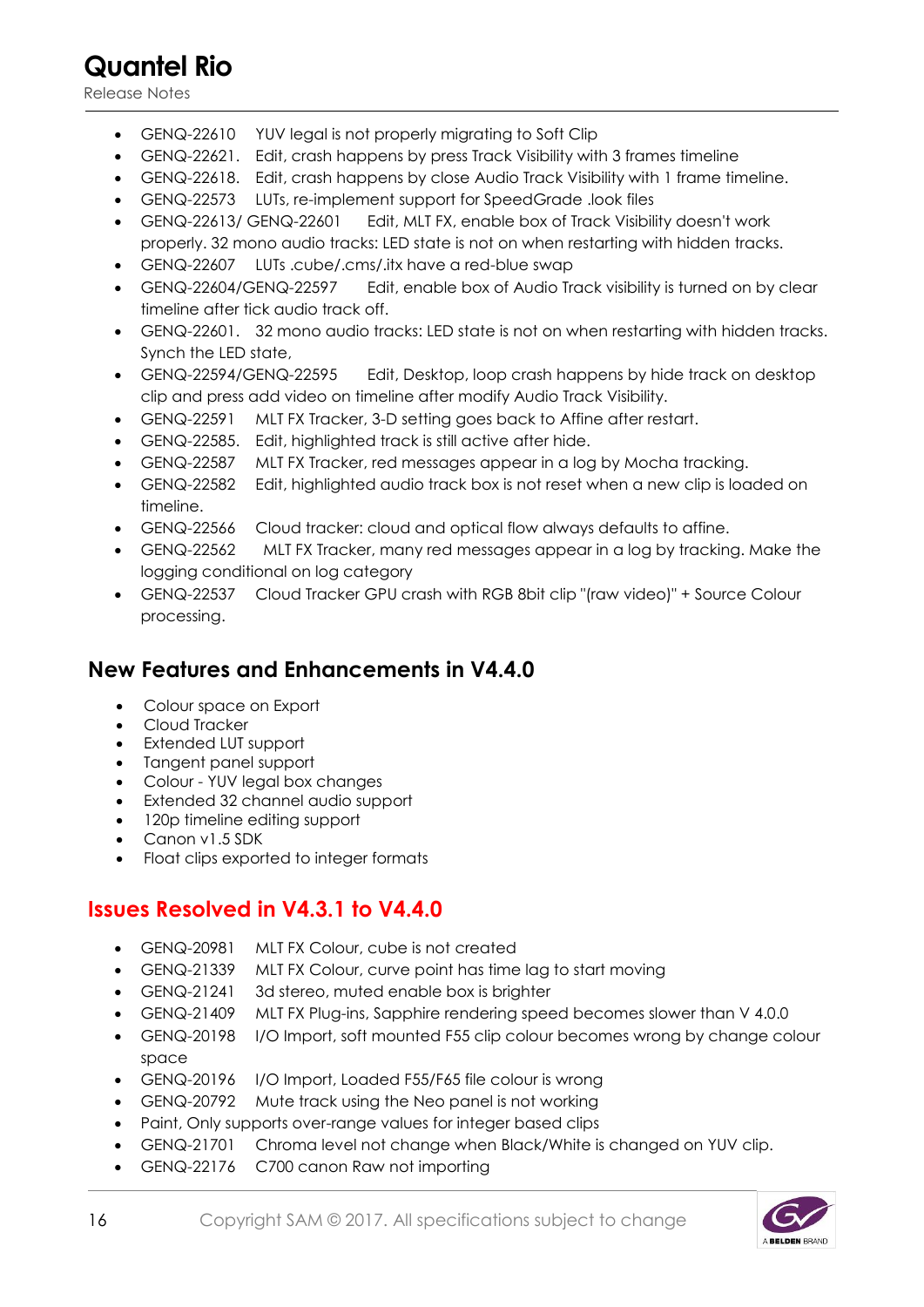- GENQ-21881 Tracker Offset when tracking different canvas size set
- GENQ-22315 Colour, lift control is too sensitive when render format is set to Hybrid Log-Gamma
- GENQ-21209 I/O conform, converting failed to aaf when 1st event's duration is 0
- GENQ-22311 Cineon Log curve does not match Nuke
- GENQ-21397 Playout to Tape stop from 59.94i/59.94p to 29.97i
- GENQ-22136 Cadence of 2-3 pulldown is wrong with Corvid88 installed machine.
- GENQ-22516 I/O Export, exported input key is white as prores 4444
- GENQ- 22280 Khuna SWS files import for UHD resolution
- GENQ- 22180 Closed caption export errors in CEA708 stream
- GENQ- 22291 SCC/MCC caption files ignore changed frame rate
- GENQ-20229 MXF soft mount ignores colour space set in import menu
- GENQ-21368 Softmount Quicktime files missing a number of Audio channels
- GENQ-15006 Improvement: MLT FX, straight shape point becomes curve after adjusting points.
- GenQ-22066 Mute & Solo keyboard shortcuts don't work in MLT
- GenQ-22065 Wire frame does not zoom with picture.
- GENQ-22141 Edit, transition image issue
- GENQ-21700 Twixtor and Neat video plugin issues
- GENQ-21843 RED 6.2.2 SDK Update
- GENQ-21916 IO, Import customer supplied MXF, vertical lines seen on clip
- GENQ-21821 Closed Captions Errors on export
- GENQ-22067 Neo Nano Crash on loading shape pre-sets
- GENQ-21539 59.94fps Video lost sync on playout of long clip
- GENQ-21208 Force Cadence of audio to use the same 5 frame cadence from start of the clip
- GENQ-21843 Red Weapon Helium import
- GENQ-21853 LUT applied with Evidio card on YUV output corrected.
- GENQ-20865 Neo, solo/mute button doesn't work correctly to V2 or upper tracks
- GENQ-21604 MLT colour muted cascade layers switched on incorrectly when software upgraded
- GENQ-21751 Matinee crash
- GENQ-21568 QCIFS disables the SMB on Windows 10 system
- GENQ-21857 Un-rendered segments pre V3.1 rev 11 p11 have different colour look once upgraded to V4.3. Colour settings now as previous version if once set.
- GENQ-21850 Printer lights not functioning in Raw Log
- GENQ-21872 RIO 8K mulit out ignores SDI colour space
- GENQ-21848 CTRL M shortcut toggle between MLT and Edit
- GENQ-21577 CDL is not applied in the correct colour space when in float processing modes
- GENQ-21463 MLT Colour, interlaced clips are corrupt when rendered with float processing
- GENQ-21082 Stereo 3D Anaglyph mode display incorrectly with VG enabled.
- GENQ-18674 Conform R3D filter by R3D rather than all doesn't link to files correctly.
- GENQ-21704 Blend modes functioning with Floating-point clips
- GENQ-21739 EXR export respecting trim sizes.
- GENQ-21759 ProRes export. Re-order tracks so that timecode track is last.
- GENQ-19827 ProRes export, support for splitting audio into multiple mono tracks
- GENQ-21624 MLT FX Graphics, tracked curve by Mocha doesn't move with Linear method
- GENQ-21632 MLT FX Tracker, no target point on image by quick tracking with line
- GENQ-21625 MLT FX Colour, Repeated tracking causes offset to ellipse

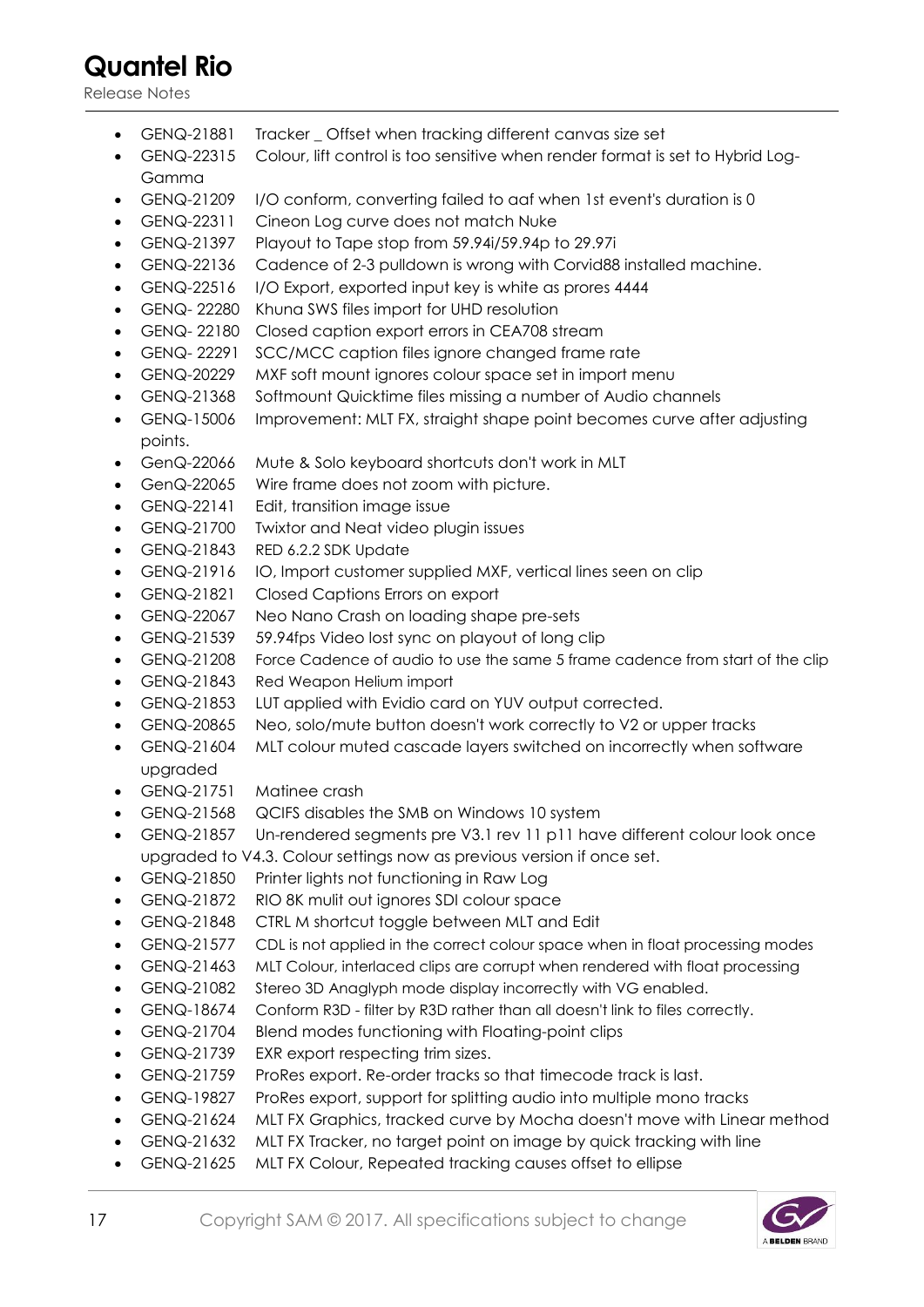Release Notes

- GENQ-21624 I/O, Import, loading DNxHD file cause crash
- GENQ-21071 Clips bin, folder tree display becomes strange with browse mode
- GENQ-21610 Closed captions fails to export because "more frames needed"
- GENQ-21125 Phantom Flex 4k import ( New SDK )
- GENQ-21503 Colour shift when using flowmotion effects
- GENQ-21595 / GENQ-21598 MLT Tracker data of shape has offset when using storyboard settings
- GENQ-21623 MLT tracker possible crash
- GENQ- 21529 New UI Text missing from conform menu
- GENQ-21289 EvidIO card look different on output with some media.
- GENQ-21527 Crash on Rio Connect on sharing Raw files
- GENQ 20981 MLT pre-process make cube not functioning
- GENQ-21546 Ability to delete homography key frames in MLT tracker
- GENQ-21550 MLT FX Graphics, gradient rectangle with linear becomes black
- GENQ-21263 EvidIO crop issue with non REC709 clips
- GENQ-21561 MLT FX Tracker , crash with Delete KF all
- GENQ-21562 MLT FX Tracker , tracking data becomes empty loading a clip with track data
- GENQ-21485 DCP speed increase on import
- GENQ-21580 Tracker , old data seen after deletion
- GENQ-21579 MLT FX , Pre-process added not incrementing process number
- GENQ-21590 MLT FX, copied shape is created underneath by shift + drag
- GENQ-21589 2nd shape quick tracking not starting correctly.
- [GENQ-21543](http://tracker.s-a-m.com/browse/GENQ-21543) Cannot restore old Archives.
- [GENQ-21804](http://tracker.s-a-m.com/browse/GENQ-21804) I/O Import, soft mounted DNxHD becomes 3d stereo clip.
- [GENQ-19041](http://tracker.s-a-m.com/browse/GENQ-19041) Conforming wrong with audio track when change audio tracks like mix down at offline edit.
- [GENQ-21673](http://tracker.s-a-m.com/browse/GENQ-21673) Keyframe graph and solo button and pick button are disappeared in Effect menu.
- [GENQ-22386](http://tracker.s-a-m.com/browse/GENQ-22386) MLT Colour, registry setting "Limit Cube Size" to reduce size of Make Cube to x33 or x17
- [GENQ-22388](http://tracker.s-a-m.com/browse/GENQ-22388) DCP Out, Annotation set Not set due to space in text
- GENQ-19876 System, image becomes low contrast by 0-1023 with sdi multi out
- GENQ-22381 System, SDI Multi output range becomes wrong when you change colour space

#### <span id="page-17-0"></span>**Known Issues and limitations**

- GENQ-22093 I/O Conform, crash happens by re-conform after edit
- GENQ-21796 I/O Import, imported wmv clip becomes green and magenta
- GENQ-21341 MLT FX Colour, colour is changed slightly between YUV and RGB with Rec.2020
- GENQ-22423 System, installer, disk space doesn't match to Rio software
- GENQ-22405 I/O Import, Imported 119.88fp clip doesn't have set source TC
- GENQ-22020 MLT FX, realtime indicator tells lie
- GENQ-22355 MLT FX Colour, colour result has magenta cast with YUV raw + graphics on blank V2
- GENQ-22362 MLT FX, wrong colour is shown when you change transfer curve in render format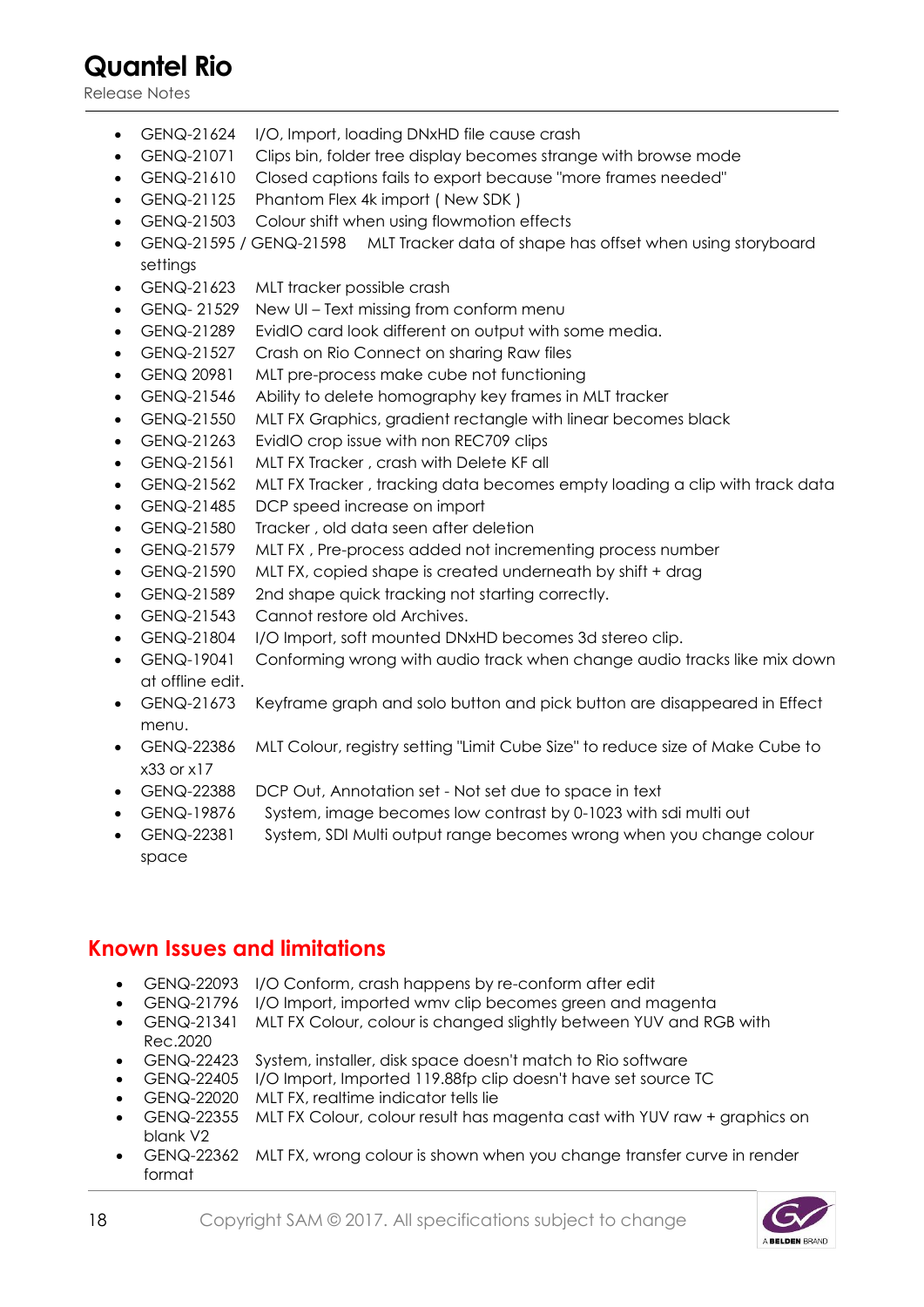- GENQ-22348 Edit, Desktop, cannot change input channel with 32ch audio
- GENQ-22314 MLT FX, Edit, converted colour result has different chroma level between MLT FX and SDI output
- GENQ-22302 MLT FX, result colour is changed after rendering with source colour processing + DVE
- GENQ-20164 I/O Conform, conform failed by source tc start 00:00:00:00 audio with grey
- GENQ-22488 I/O Export, exported mov file colour is wrong with Avid and Graphic codec
- GENQ-22503 Tangent Panel, highlight display of saved preset is turned off after restart
- GENQ-22499 I/O Conform, error "no clip found to conform" appears when need to record next reel
- GENQ-22461 System, SDI single output doesn't update range and colour by change SDI Multi Out
- GENQ-22097 I/O Conform, convert error by EDL to AAF with certain EDL on Windows10 Rio
- GENQ-22498 MLT FX, Color on SDI changes between Play and Still.
- GENQ022517 I/O Export, input key is not burned to image by export tif, tga and prores4444 with float clip
- Effects Colour, Only supports Integer Rec.709 colour space clips
- GENQ-22548 I/O Conform, some transitions are ignored by convert from BVE EDL to AAF
- GENQ-22537 Cloud Tracker GPU crash with RGB 8bit clip "(raw video)" + Source Colour processing
- GENQ-22545 Neo Panel, function buttons mapping is broken, if you install tangent panel drive
- GENQ-22544 MLT FX Colour, outside of shape becomes green and magenta by preprocess with YUV clip + source colour processing
- Expected Operation: GENQ-22396 MLT FX Colour, soft clip setting doesn't link to "Default YUV Legal Colour State" in F1
- Rio Gateway does not support EXR workflows through the CIFS interface *Workaround : Use QXMLNET to transfer EXR files through the Rio Gateway*
- GENQ-21050 MLT FX Colour, image is not updated by change input cascade
- GENQ-21217 MLT FX, crash happens by render SHV clip by float processing
- GENQ-21212 MLT FX, SHV clip becomes green with float processing
- GENQ-21339 MLT FX Colour, curve point has time lag to start moving
- GENQ-21378 MLT FX, process menu jumps by scrub timeline
- GENQ-21402 MLT FX Colour, Pre-process doesn't work to Cineon Log clip with Cineon Log render format + source processing
- GENQ-21408 Video Stretch with Key does not remember it's history
- GENQ-21412 Video Stretch with Key does not show Key result correctly
- GENQ-21381 Respeed, it takes long time to start rendering with long clip
- GENQ-21369 MLT FX Colour, YUV legal doesn't work with YUV 10bit clip composite
- GENQ-21527 Rio Connect, crash by open RioConnect bin with shared raw video clip
- GENQ-21485 DCP In, importing speed becomes much slower than V 4.0.0
- GENQ-21528 DCP Out, generate package process doesn't start with clip has audio and IMF/IMP ON
- GENQ-21523 I/O Import, Crash happens by load mxf generated by DCP OUT
- GENQ-21496 DCP In, IMP ON package colour becomes wrong
- GENQ-23069: I/O Import, crash happens by load 1998x1080 size dpx
- GENQ-23066: I/O Import, imported 8k (8176x5564) image becomes noise
- Expected Operation: GENQ-21436 MLT FX Tracker, V 4.0.0 Mocha tracker data is changed **You have to re-create on 4.3**

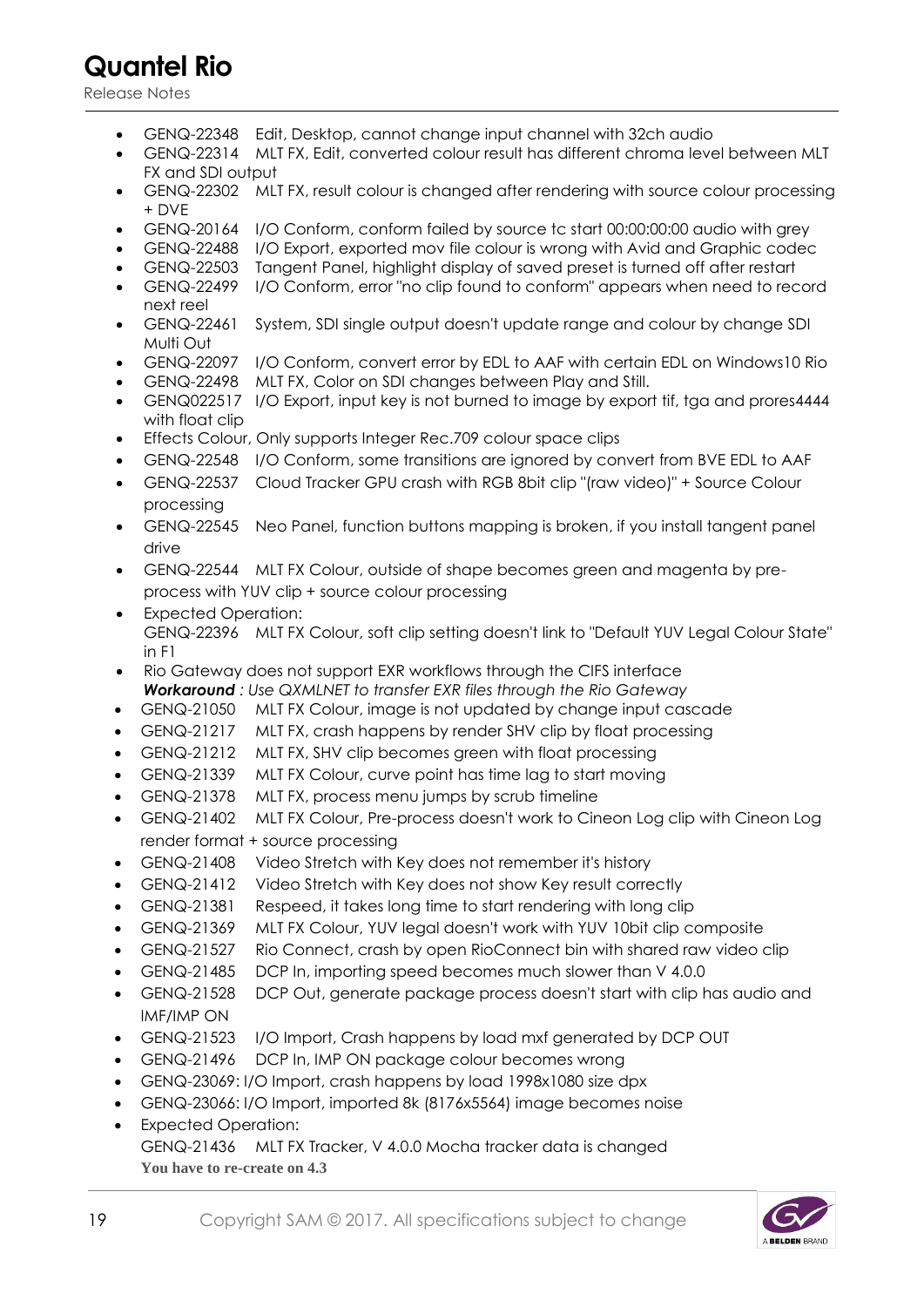- OFX, overlay doesn't match to effect with desk OFF
- Respeed, Time render result becomes profile one after set profile graph
- Respeed, Keyframe points are not created by Profile Lin In/Out
- HSL fettle curves are affecting image before a colour change has not been applied
- I/O Conform, Scan setting of Respeed mode in Effects is ignored
- Unable to soft mount Imports or Archives that contain closed caption data
- Closed caption data removed when performing a partial import
- Edit, Data tracks are decoded and viewed at segment resolution
- MLT FX, Data tracks are decoded and viewed at top most layer resolution
- QPlugins, Float clips are rendered in Integer processing and then converted back to float
- DCP In, Colour space not fully supported
- Utility, Only supports Integer Rec.709 colour space clips for this release

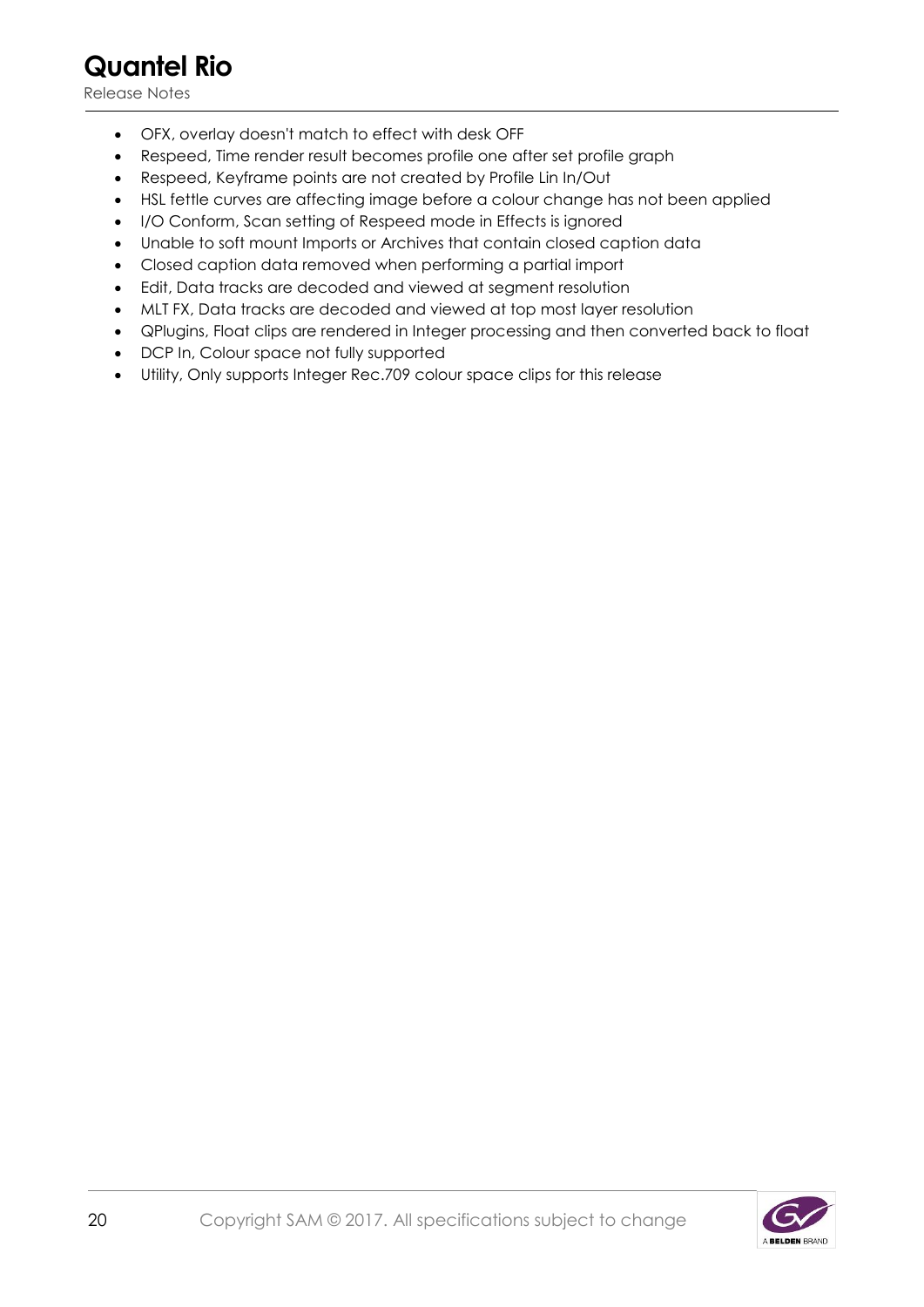#### <span id="page-20-0"></span>**New Features and Enhancements in V4.3.0**

- RAW Color workflows RAW Video/RAW Log
- New transfer curves added. Now available in all menus.
- New Tracker functionality
	- o Quick track button
	- o Shape homography improvements
	- o Keyframe Graph improvements
- Closed Captions Export Translate 608 into a 708 stream
- Curve is now the default Shape in all menus
- IMF Packaging support via the updated Fraunhofer API
- ProRes Export added 5.1 channel mapping metadata
- Conform MXF alpha channel support
- EXR Export Integer clips will convert to float
- EXR Import defaults to the size of the display window attribute
- Kernel Automation API (Beta)
- Windows 10 Pro Support

#### <span id="page-20-1"></span>**New Features and Enhancements in V4.0.0**

- New re-designed user interface
- New respeed option using Alchemist technology
- Improved Flow Motion respeeds
- All respeeds now with full history
- Conform a choice of respeeds or none at all
- Conform Avid profiled respeeds supported
- Avid re-link to exported MXF files (round tripping)
- EXR Export additional compression options
- 12-bit RGB video output
- Ability to change a rush/segment attribute directly on the timeline
- Conform F1 option to disable SDI
- Avid DNxHR support
- F1 HBR option for MXF files
- Additional transfer curves